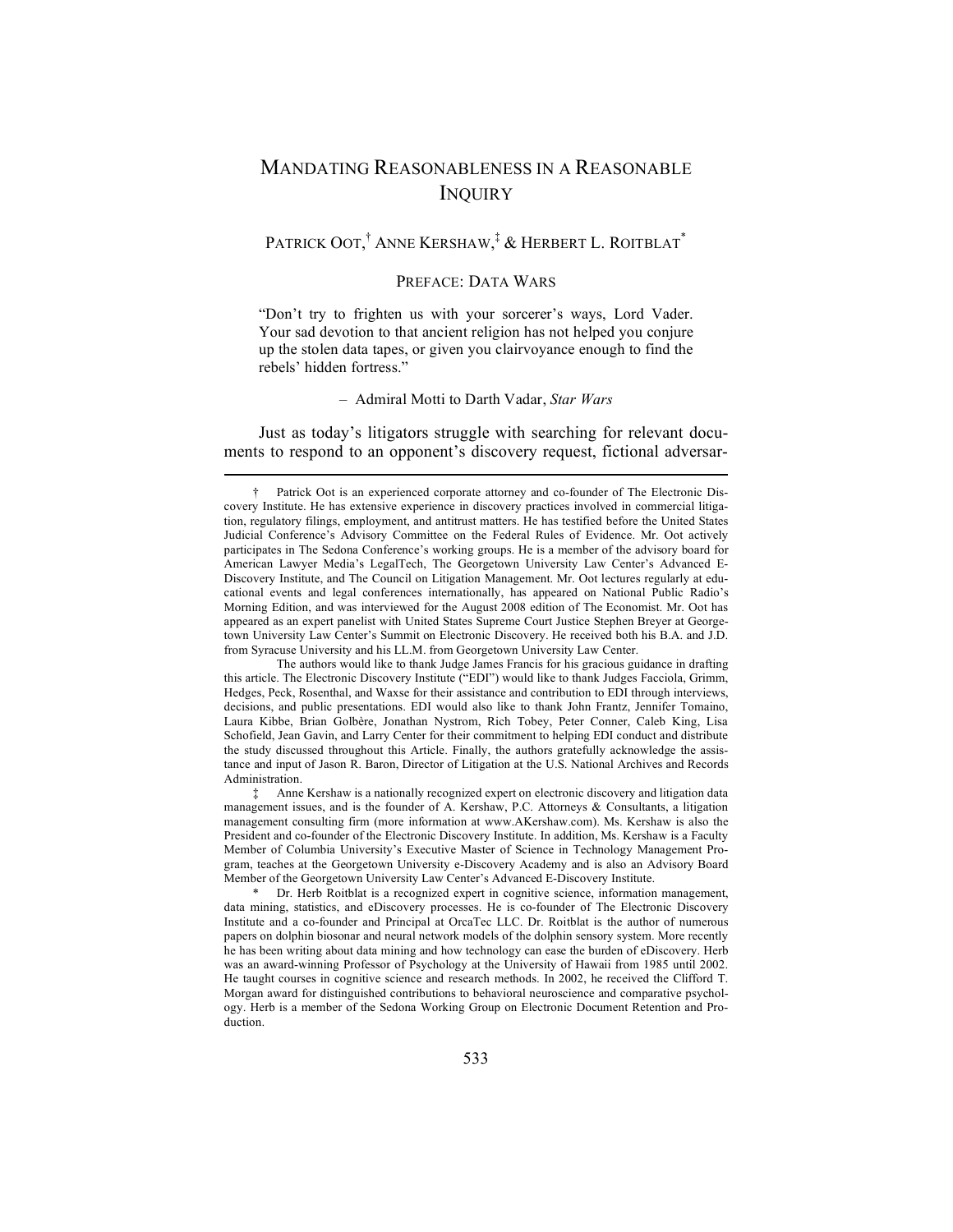ies that existed "[a] long time ago in a galaxy far, far away" had similar trouble locating missing data tapes on a planet-sized battleship. Searching for lost items is a difficult task—especially if your search team doesn't know what to look for.

A physical search using a traditional brute-force technique does not necessarily result in the desired outcome of locating everything requested for the least amount of effort and cost, all while avoiding the wrong lookalike objects. Knowing where to look and how to deploy the proper tools can help garner success; whereas hiring a squadron of "newbies," who lack subject matter expertise, to search every nook and cranny for a treasure that might not even exist, might be a fool's errand. After all, Darth Vader could not find the stolen data tapes because Princess Leah loaded them onto R2D2.

Similarly, American lawyers lacking jedi-like clairvoyance must develop subject matter expertise in knowing what to search for, and creating strategies and techniques to search for and produce discovery material in litigation using a cost-effective and reasonable process. Failure may result in a wrath of sanctions for underperforming, or heavy expenses for "over discovery."<sup>1</sup> Thus, the most successful lawyers in the electronic discovery age will be those who overcome the difficulty of reasonably responding to their opponent's requests in the shortest amount of time and for the least amount of effort and expense.

Yet litigants are at an impasse. The advent of electronically stored information ("ESI") has rendered old-fashioned, spoon-fed document review operations—which places three pairs of very expensive eyeballs on every document—impractical and arguably ineffective. Inappropriate search methodology not only increases litigation costs for the parties, but such tasks also waste the precious time of the courts with avoidable motions and unnecessary orders.

The litigation community must reconsider traditional search and retrieval techniques, or we will face either a nation without justice or a profession full of document reviewers. Traditional approaches to discovery now lead counsel away from the path toward a just, speedy, and inexpensive determination of the law, and away from the mandate that discovery responses be both reasonable and proportional to the controversy they surround.<sup>2</sup>

<sup>1.</sup> "Over discovery" is the practice of collecting and producing data that is largely irrelevant, but for the fact that it may reside in the vicinity of relevant information.

<sup>2</sup>*. See* FED. R. CIV. P. 26 Advisory Committee's notes to 1983 amendment ("These practices impose costs on an already overburdened system and impede the fundamental goal of the 'just, speedy, and inexpensive determination of every action.'" (quoting FED. R. CIV. P. 1)); *see also*  Herbert v. Lando, 441 U.S. 153, 179 (1979) (Powell, J., concurring) "[T]he widespread abuse of discovery . . . has become a prime cause of delay and expense in civil litigation.").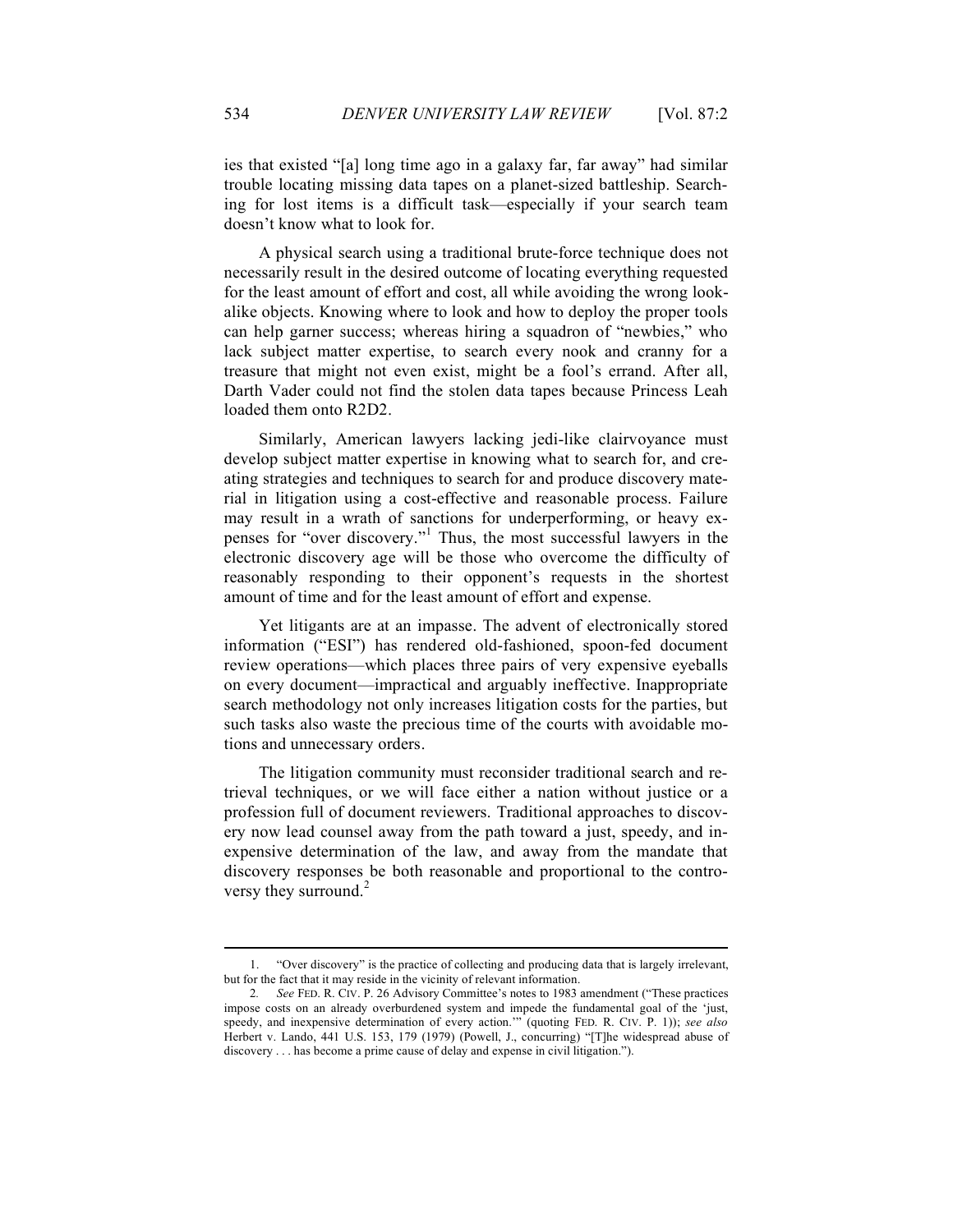The authors of this Article—after responding to hundreds of discovery requests by deploying massive traditional brute-force document reviews—sought peer-reviewed alternatives that are as efficient, defensible, and at least as good as traditional document review. This Article, and *The Electronic Discovery Institute Study* ("EDI study") that supports it, seek to provide insight for legal practitioners who face the significant challenge of navigating a response to an opponent's discovery requests.<sup>3</sup> We conclude that alternate approaches to manual human document review are both valid and reasonable, perhaps even more reasonable than traditional methodologies.

On a broader level, the EDI study and this Article underscore the tremendous value and need for the measurement and understanding of the effects of technology on litigation. As technology continues to imbed itself in the social fabric of our lives, lawyers representing clients must take on the task of learning how technology works and how it affects us, both before and after litigation is commenced. Commentators and attorneys in the so-called "e-discovery" arena often blame the problems on the technology. But we submit that it's not the technology; the problem is the attorneys that fail to learn and embrace it. Accordingly, the authors respectfully request that judges start to rule in favor of reasonableness, and that the Advisory Committee on the Federal Rules of Civil Procedure consider future supplemental commentary and committee notes that (1) encourage attorneys to learn and study technology; (2) help them better understand their options for meeting discovery obligations in litigation; and (3) assist courts with properly evaluating a disclosing party's process for meeting those obligations.<sup>4</sup> Quite simply, litigants require tools and guidance to help them develop discovery processes to meet the standards of Rule 1 and provide a clear path to alternatives to traditional methodologies. 5

<sup>3.</sup> *See generally* Herbert L. Roitblat, Anne Kershaw & Patrick Oot, *Document Categorization in Legal Electronic Discovery: Computer Classification vs. Manual Review*, 61 J. AM. SOC'Y FOR INFO. SCI. & TECH. 70 (2010)*.*

<sup>4</sup>*. See* Victor Stanley, Inc. v. Creative Pipe, Inc., 250 F.R.D. 251, 262 (D. Md. 2008) ("Selection of the appropriate search and information retrieval technique requires careful advance planning by persons qualified to design effective search methodology. The implementation of the methodology selected should be tested for quality assurance; and the party selecting the methodology must be prepared to explain the rationale for the method chosen to the court, demonstrate that it is appropriate for the task, and show that it was properly implemented.").

<sup>5.</sup> The Sedona Conference Working Group Series, *The Sedona Conference Best Practices Commentary on the Use of Search and Information Retrieval Methods in E-Discovery,* 8 SEDONA CONF. J. 189, 198 (2007), http://www.thesedonaconference.org/dltForm?did=Best\_Practices\_Retrieval\_Methods\_\_\_revised\_co ver\_and\_preface.pdf [hereinafter Sedona Conference WGS] ("However, with increasingly complex computer networks, and the exponential increase in the volume of information existing in the digital realm, the venerated process of 'eyes only' review has become neither workable nor economically feasible.").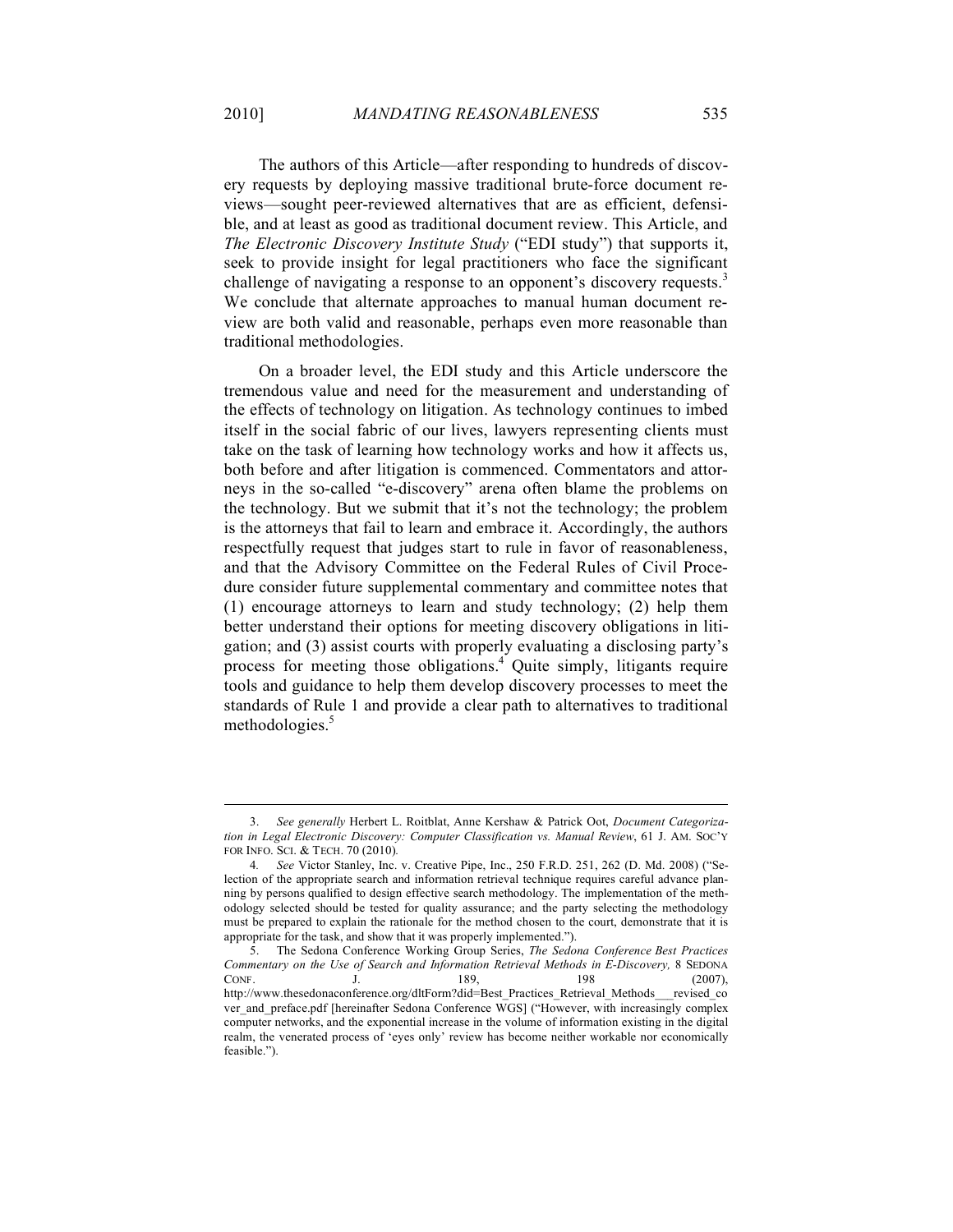#### I. GENERAL COMMENTARY OF THE DISCOVERY PROCESS

#### *A. Discovery Defined*

For the non-lawyer, discovery is best defined as an investigation of the facts surrounding a lawsuit or case. The Federal Rules of Civil Procedure grant each party in a lawsuit the broad investigative right to retrieve information (both technical and theoretical) from the party opponent.<sup>6</sup> Typical methods of discovery include document requests, written interrogatories, or depositions of an opponent's representatives. During this investigation of the facts, a responding party must identify the potential locations of relevant information, collect that information, examine it for both responsiveness and privilege, and then finally produce it to the requesting party.

Similarly, The Sedona Conference<sup>®</sup> defines discovery as:

[T]he process of identifying, locating, securing and producing information and materials for the purpose of obtaining evidence for utilization in the legal process. The term is also used to describe the process of reviewing all materials that may be potentially relevant to the issues at hand and/or that may need to be disclosed to other parties, and of evaluating evidence to prove or disprove facts, theories or allegations. There are several ways to conduct discovery, the most common of which are interrogatories, requests for production of documents and depositions.<sup>7</sup>

### *B. Discovery Prior to the Federal Rules*<sup>8</sup>

Prior to the final draft of the Federal Rules of Civil Procedure, discovery was significantly limited in both England and the United States.<sup>9</sup> Broad discovery rules were not a part of litigation in the United States until Charles Clark, first reporter for the Advisory Committee on the Federal Rules of Civil Procedure, sought the assistance of scholar Edson Sunderland to draft the federal discovery provisions. Relying on George Ragland, Jr.'s extensive research on pre-trial discovery, Sunderland's additions "included every type of discovery that was known in the

<sup>6.</sup> FED. R. CIV. P. 26 (b)(1). The Federal Rules state that "[p]arties may obtain discovery regarding any nonprivileged matter that is relevant to any party's claim or defense." *Id.* To be discoverable, the information sought "need not be admissible at the trial if the discovery appears reasonably calculated to lead to the discovery of admissible evidence." *Id.*

<sup>7.</sup> THE SEDONA CONFERENCE WORKING GROUP SERIES, THE SEDONA CONFERENCE GLOSSARY: E-DISCOVERY AND DIGITAL INFORMATION MANAGEMENT 15 (Conor R. Crowley & Sherry B. Harris eds., 2d ed. 2007), http://www.thesedonaconference.org/dltForm?did=TSCGlossary  $\_12\_07.pdf$ .

<sup>8</sup>*. See generally* INST. FOR THE ADVANCEMENT OF THE AM. LEGAL SYS., HISTORICAL BACKGROUND TO THE FEDERAL RULES OF CIVIL PROCEDURE (2009), http://www.du.edu/legalinstitute/pubs/History%20FINAL.pdf [hereinafter IAALS].

<sup>9</sup>*. Id.* at 2 (citing Stephen N. Subrin, *Fishing Expeditions Allowed: The Historical Background of the 1938 Federal Discovery Rules*, 39 B.C. L. REV. 691, 694 (1998)).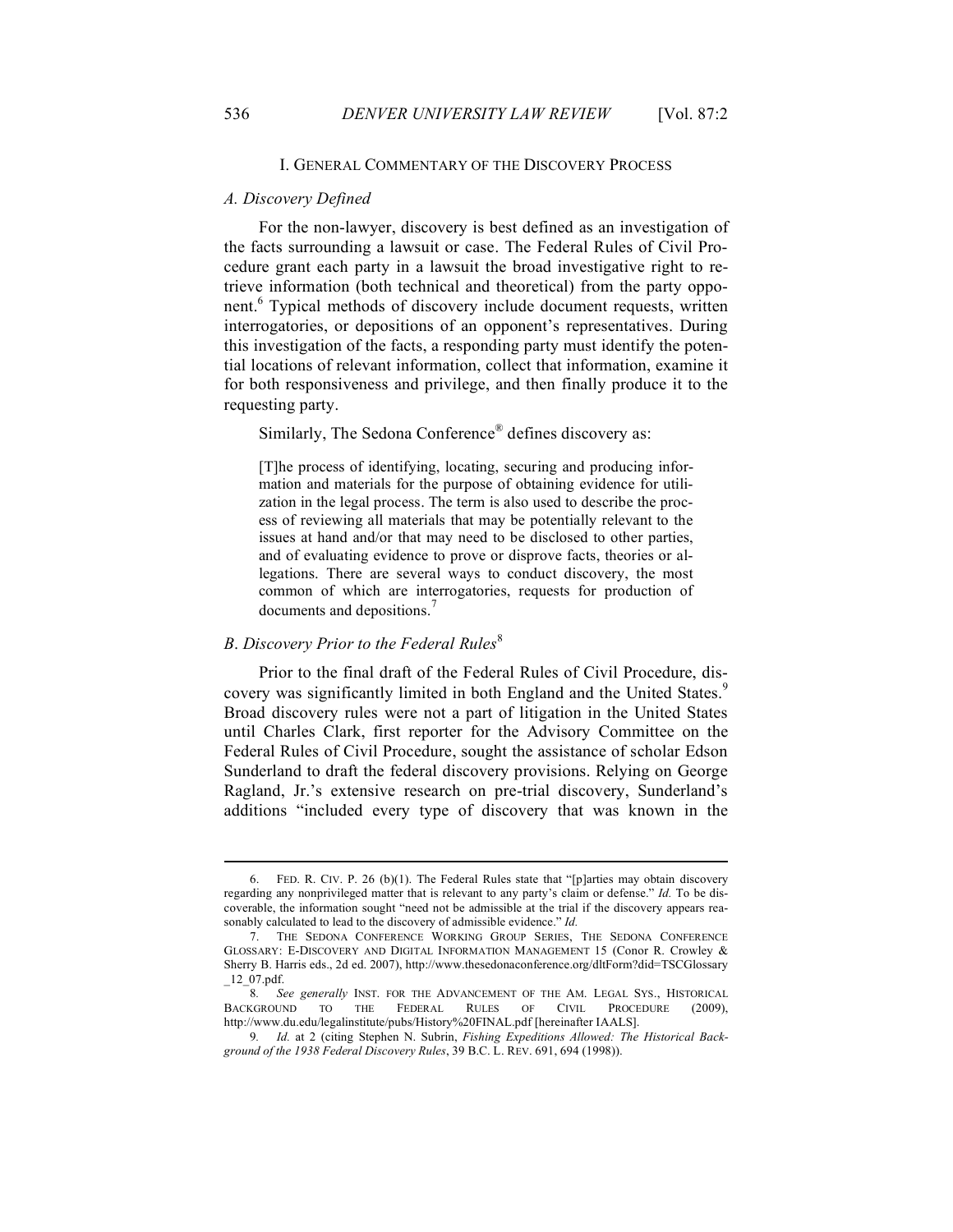United States and probably England up to that time."<sup>10</sup> As a result, the Advisory Committee included every major discovery device proposed (but for a mandatory disclosure provision) in the final draft of the Federal Rules, but excluded a number of constraining devices.<sup>11</sup> The Supreme Court approved the rules in December of 1937, which took effect on September 16, 1938 as a result of Congressional inaction.<sup>12</sup>

### *C. Discovery Today*

Courts and treatises state that the discovery rules, together with pretrial procedures, remove the risk of surprises at trial and provide for more a fair contest "by requiring disclosure of *all* relevant information."<sup>13</sup> Others have argued that full discovery will, among other things, "(1) help focus controversies on the substantive issues; (2) make trials and settlements more rational; and (3) reduce pleading disputes.<sup> $14$ </sup> But as practicing litigators know all too well, the nature of the adversarial system has pushed discovery well beyond its original purpose "to inform the adversary of what theories [a] party proposes to 'develop' at trial, and on what basis a jury will be asked to award damages."<sup>15</sup> By requiring disclosure of all possible relevant information in our electronic world, the discovery rules allow the ultimate resolution of disputed issues to be based not only on the full and accurate understanding of true facts, but also on which party has more money to spend and whether litigants are before a judge who does not understand the full cost implications of certain discovery decisions.

## *D. Rule 26(g): A Reasonable Inquiry*

The Federal Rules of Civil Procedure mandate certain obligations of counsel when responding to discovery requests. Like all obligations, attorneys must adhere to a "standard of care." Rule 26(g) promulgates this standard of care by requiring the responding party's attorney to certify "that to the best of the person's knowledge, information, and belief formed after a *reasonable inquiry*: with respect to a disclosure, [the response] is complete and correct as of the time it is made."<sup>16</sup> Furthermore:

The duty to make a "reasonable inquiry" is satisfied if the investigation undertaken by the attorney and the conclusions drawn therefrom are reasonable under the circumstances. It is an objective standard

<sup>10.</sup> *Id.* at 6 (internal quotation marks omitted) (quoting Subrin, *supra* note 9, at 718).

<sup>11.</sup> *Id.*

<sup>12.</sup> *Id.*

<sup>13.</sup> *In re* PE Corp. Sec. Litig., 221 F.R.D. 20, 23 (D. Conn. 2003) (citing United States v. Procter & Gamble Co., 356 U.S. 677, 682 (1958)); 6 JAMES WM. MOORE ET AL., MOORE'S FEDERAL PRACTICE § 26.02 (3d. ed. 1997 & Supp. 2009) (citing New Haven Temple SDA Church v. Consol. Edison Corp., No. 94 Civ. 7128 (AGS) (BAL), 1995 WL 358788 (S.D.N.Y. June 13, 1995)).

<sup>14.</sup> IAALS, *supra* note 8, at 6 (citing Subrin, *supra* note 9, at 709).

<sup>15.</sup> *New Haven Temple SDA Church*, 1995 WL 358788, at \*5.

<sup>16.</sup> FED. R. CIV. P. 26(g)(1) (emphasis added).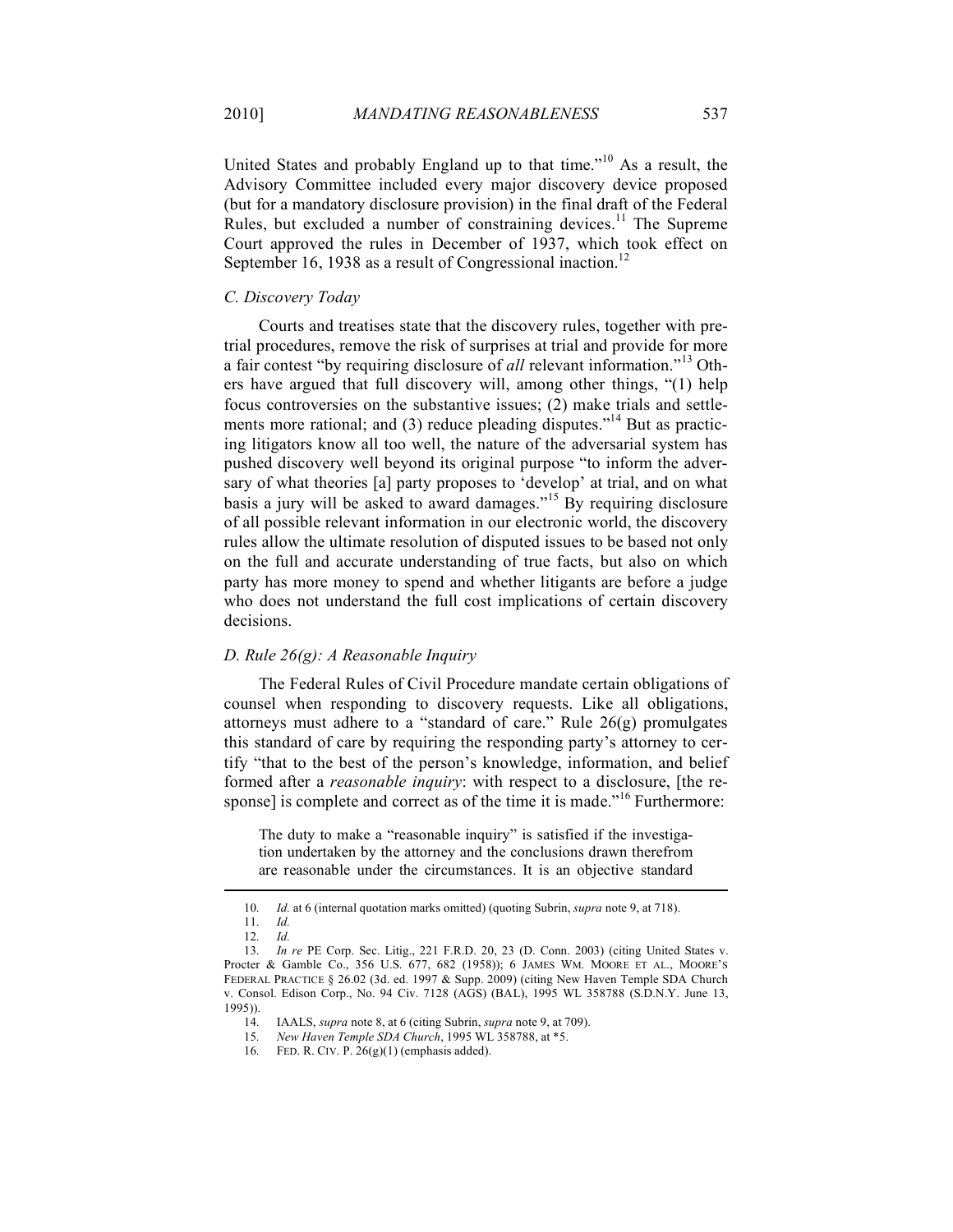similar to the one imposed by Rule 11. . . . Ultimately, what is reasonable is a matter for the court to decide on the totality of the circumstances.<sup>17</sup>

Thus, Rule 26(g) retains the principle that attorneys are obliged to be reasonable in their discovery objectives and processes, and to refrain from conduct that frustrates the objectives of Rule 1.

1. The Standard of Care for Today's Litigator: Preserve, Collect, Review, and Produce

The concept of "reasonableness" that the drafters intertwined throughout the Federal Rules of Civil Procedure stems from tort law.<sup>18</sup> The now-familiar objective reasonable person standard originally came from *Vaughan v. Menlove*. <sup>19</sup> As many lawyers will recall from first-year torts, in *Vaughn* the defendant negligently stacked hay on his property in a way that caused it to spontaneously combust and subsequently destroy his neighbor's homes. The court ruled that the defendant's lack of intelligence did not override his duty of care to his neighbors. The defendant was required to maintain the care of reasonably prudent person. Thus, ignorance was not an excuse for Mr. Menlove.

Similarly, in analyzing a litigant's actions in response to a discovery request, "reasonableness" requires courts to place themselves in the shoes of a reasonably educated litigator when determining if the responding party acted appropriately in conducting a *reasonable inquiry*. <sup>20</sup> Yet

<sup>17.</sup> *Id.* 26 advisory committee's notes to 1937 adoption; *see also* Mancia v. Mayflower Textile Servs. Co., 253 F.R.D. 354, 357 (D. Md. 2008) ("The duty to make a 'reasonable inquiry' is satisfied if the investigation undertaken by the attorney and the conclusions drawn therefrom are reasonable under the circumstances."); Kinee v. Abraham Lincoln Fed. Sav. & Loan Ass'n, 365 F. Supp. 975, 982–84 (E.D. Pa. 1973). In *Kinee*, the court imposed sanctions for violation of Rule 11 because the plaintiffs decided to sue every lending institution in the phone book, rather than conducting an adequate investigation:

The plaintiffs' attorneys set out a dragnet. Having put a large number of parties to the inconvenience, expense and possible anxiety of being sued, they then were able conveniently to separate the wheat from the chaff without great effort. . . . If the plaintiffs had attempted reasonable investigation, and if some of the lending institutions who were not proper parties had not cooperated in that investigation, then perhaps they would have been justified in undertaking the course of action which they undertook. But under the circumstances of this case, the course of action which they chose was grossly improper. *Kinee*, 365 F. Supp. at 982–83.

<sup>18.</sup> *See* Vaughan v. Menlove, 132 E.R. 490, 494 (C.P. 1837). In *Vaughan*, in an action concerning the defendant's liability for starting a fire, the court held:

Instead . . . of saying that the liability for negligence should be co-extensive with the judgment of each individual, which would be as variable as the length of the foot of each individual, we ought rather to adhere to the rule which requires in all cases a regard to caution such as a man of ordinary prudence would observe.

*Id.*

<sup>19.</sup> *Id.*

<sup>20.</sup> GEORGENE M. VAIRO, AM. BAR ASS'N, RULE 11 SANCTIONS app. 02[b][1] (2004) (excerpts from the REPORT OF THE JUDICIAL CONFERENCE COMMITTEE ON RULES OF PRACTICE AND PROCEDURE TO THE CHIEF JUSTICE AND JUDICIAL COUNCIL OF THE UNITED STATES (1983)) ("The [1983] amendments of Rule 26 are aimed at protecting against excessive discovery and evasion of reasonable discovery demands. As amended Rule 26(b) would require the court, when certain condi-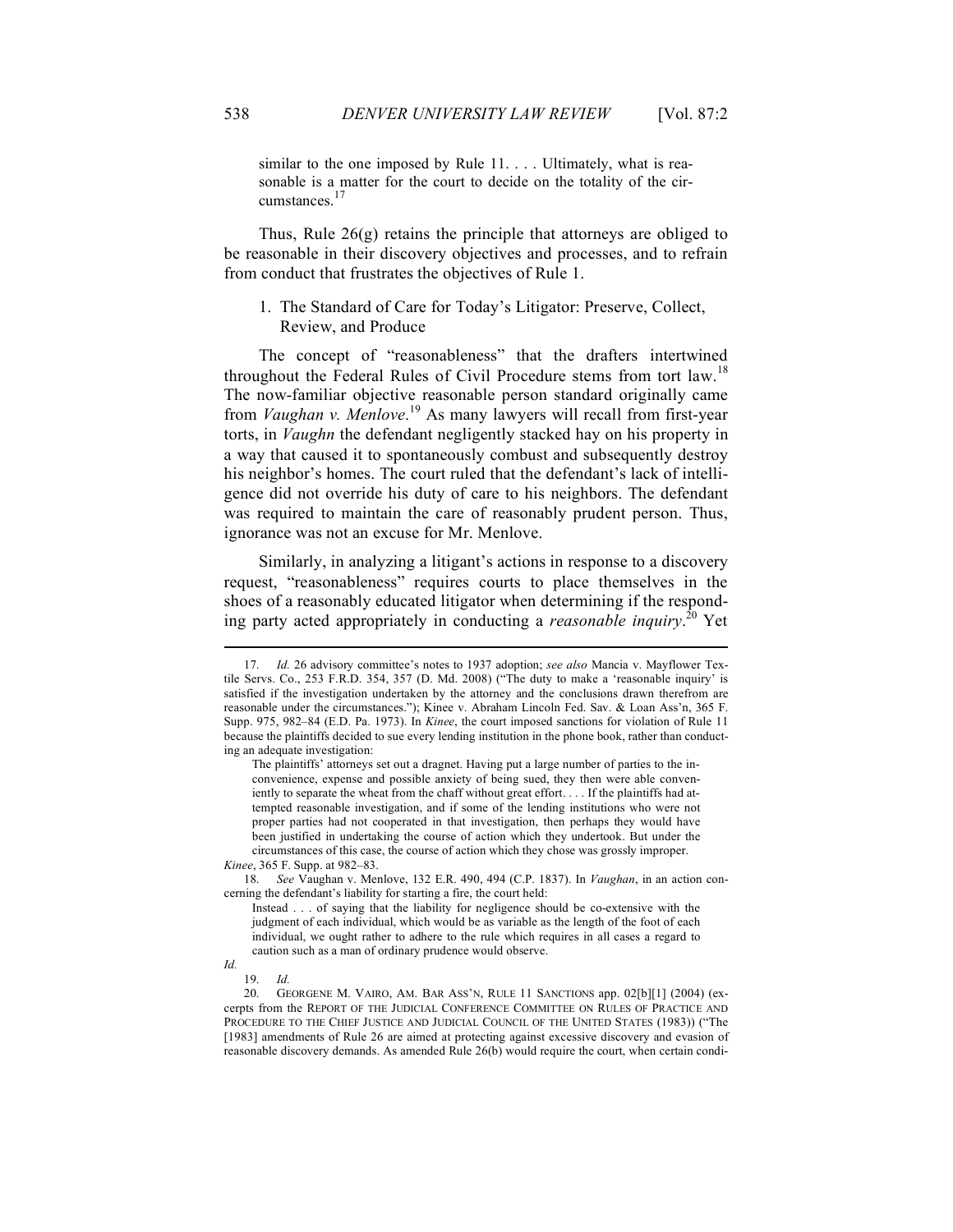judges usually know less about the facts of the case, the true amount in controversy, and the level of search and retrieval appropriate for each case than the litigators themselves. $21$  The reasonableness assumption also requires that the court possess the requisite technological expertise to assess a discovery process objectively, or seek educational assistance from a special master.<sup>22</sup> It is the job of the attorneys to educate the court on these matters.

What are the traits of a reasonably educated litigator in our electronic world of discovery? Recent surveys show that not only do lawyers fail to learn the technical knowledge they need to properly assess what is reasonable in terms of preservation and document review, they also fail to follow the fundamental principle of the electronic discovery world: it is vital to discuss these discovery issues with your adversary as soon as possible after the matter commences.<sup>23</sup>

In a recent Federal Judicial Center ("FJC") survey, only one in three respondents reported that their 26(f) conference to plan discovery included a discussion of  $ESI<sup>24</sup>$  More than half of all respondents reported that the conference did not include discussion of  $ESI<sup>25</sup>$  Equally frightening was the finding that only one in five court-ordered discovery plans included provisions relating to  $ESI<sup>26</sup> 46.5%$  of plaintiffs' lawyers and 55.5% of defense lawyers reported issues related to the retention (preservation) of ESI; more than 30% of the plaintiffs' lawyers reported issues

tions exist, to limit the frequency and extent of use of discovery methods. Rule 26(g) would impose upon each party or attorney the duty, before proceeding with respect to any discovery matter, to make a reasonable inquiry and to certify that certain standards have been met. A violation of this duty would result in the imposition of sanctions.").

<sup>21.</sup> Bell Atl. Corp. v. Twombly, 550 U.S. 544, 560 n.6 (2007) ("The judicial officer always knows less than the parties, and the parties themselves may not know very well where they are going or what they expect to find. A magistrate supervising discovery does not—cannot—know the expected productivity of a given request, because the nature of the requester's claim and the contents of the files (or head) of the adverse party are unknown. . . . The portions of the Rules of Civil Procedure calling on judges to trim back excessive demands, therefore, have been, and are doomed to be, hollow. We cannot prevent what we cannot detect; we cannot detect what we cannot define; we cannot define 'abusive' discovery except in theory, because in practice we lack essential information." (internal quotation marks omitted) (quoting Frank H. Easterbrook, *Discovery as Abuse*, 69 B.U. L. REV. 635, 638–39 (1989)).

<sup>22.</sup> Telephone interview with Hon. James C. Francis, U.S. Magistrate Judge, S.D.N.Y. (Nov. 23, 2009) ("The reasonable standard of discovery isn't one of an average random person. A court should assume that the responding party had training on the subject matter [i.e., how to conduct an investigation to respond to a discovery request]. Consider the duty of care of an airline pilot: the pilot's conduct will be judged against the standard of a well-trained pilot, not an average person on the street.").

<sup>23.</sup> *See* Anne Kershaw, *Talking Tech: Automated Document Review Proves Its Reliability*, DIGITAL DISCOVERY & E-EVIDENCE: BEST PRACS. & EVOLVING L., Nov. 2005, at 10, 10–12, *available at* https://www.lexisnexis.com/applieddiscovery/NewsEvents/PDFs/200511\_ DDEE\_LegalLandscape.pdf.

<sup>24.</sup> *See* EMERY G. LEE III & THOMAS E. WILLGING, FED. JUDICIAL CTR., CASE-BASED CIVIL RULES SURVEY: PRELIMINARY REPORT TO THE JUDICIAL CONFERENCE ADVISORY COMMITTEE ON CIVIL RULES 15 (2009), http://www.fjc.gov/public/pdf.nsf/lookup/dissurv1.pdf/\$file/dissurv1.pdf.

<sup>25.</sup> *Id.*

*Id.* at 16.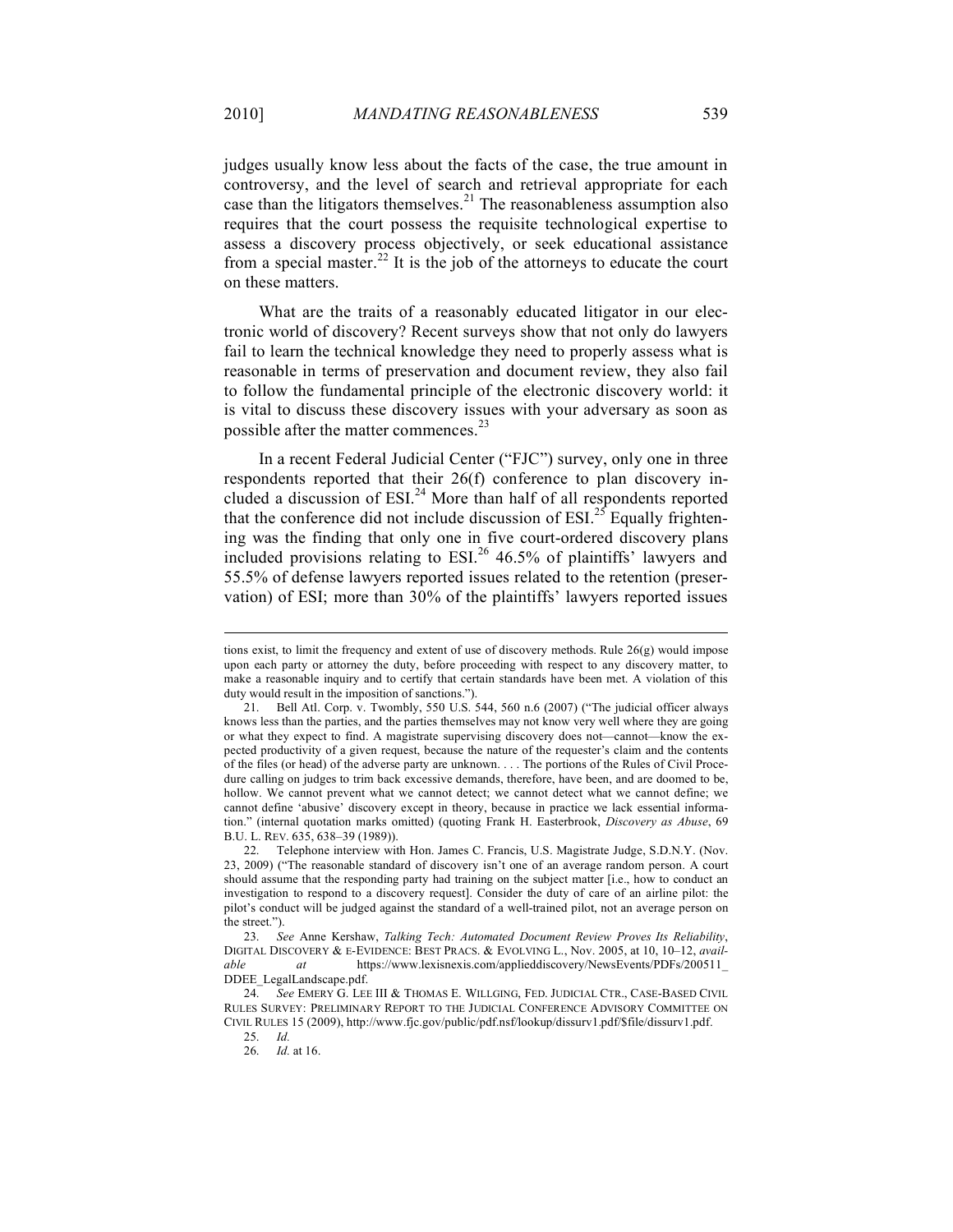with preservation, collection, review and productions; 41.9% of the defense lawyers reported issues with restricting the scope of discovery of ESI; 37.5% had issues with respect to the preservation of ESI; and 36% had issues pertaining to the collection, review and production of  $ESI^{27}$ 

These numbers are staggering for a profession that imposes on all lawyers an ethical obligation to be qualified to undertake the representation of their clients. Unfortunately, because the lawyers and judges do not understand the technology, they blame the technology and volume of ESI for these issues, failing to recognize how so many of these issues could have been avoided with a little self-education.

Problems and conflict arise when litigators lack the requisite knowledge and education (just like Mr. Menlove) to build and deploy defensible inquiry strategies.<sup>28</sup> An ignorant counsel's failure to seek guidance from appropriate outside resources only heightens the problem.<sup>29</sup> As a result of poor education and inadequate guidance, litigators lack the ability to define the reasonable inquiry standard.<sup>30</sup> Litigators that misjudge the reasonable inquiry fall into two categories: attorneys that failed to meet their obligations due to the lack of effort in conducting a reasonable inquiry (the "under-inquiry") to the detriment of the requesting party; and attorneys that cast a risk-averse overbroad net of inquiry (the "overinquiry") to the financial disadvantage of his client.

a. The Under-Inquiry

The reasonable inquiry of a certification of discovery responses requires counsel to conduct an independent investigation of the facts and produce what is specifically requested. $31$  Courts tend to rule in favor of sanctions against a certifying attorney for lack of a reasonable inquiry

<sup>27.</sup> *Id.* at 16–17.

<sup>28.</sup> In considering if a responding attorney acted reasonably, a court might consider the methods an educated counsel chose to collect and produce the relevant information. The court might consider how counsel weighed the value of the material sought against the burden of providing it, and how he communicated that analysis to his opponent. For example, a litigant might restrict the number of searched custodians based upon the type of case, amount in controversy, and number of key players surrounding the case. Although courts have generally accepted an employee-centric "key player" preservation and production model, the definition of "key players" has caused some debate amongst clients and counsel. *See* Concord Boat Corp. v. Brunswick Corp., No. LR-C-95-781, 1997 WL 33352759, at \*1 (E.D. Ark. Aug. 29, 1997) (finding that an employee-centric preservation model under attorney supervision was reasonable and did not indicate a failure to meet obligations imposed by law). *See generally* The Pension Comm. of the Univ. of Montreal Pension Plan, et al. v. Banc of Am. Sec. LLC, et al., No. 05 Civ. 9016 (SAS), 2010 WL 184312 (S.D.N.Y. Jan. 15, 2010) (discussing an employee-centric preservation model).

<sup>29.</sup> Assessment of appropriate outside resources should include considerations of experience, case history, education, and whether the resource stands to gain financially from proffering certain advice.

<sup>30.</sup> *See generally In re* Fannie Mae Sec. Litig*.*, 552 F.3d 814 (D.C. Cir. 2009) (reviewing the district court order holding party in contempt for failing to comply with a discovery deadline).

<sup>31.</sup> *See* FED. R. CIV. P. 26(g).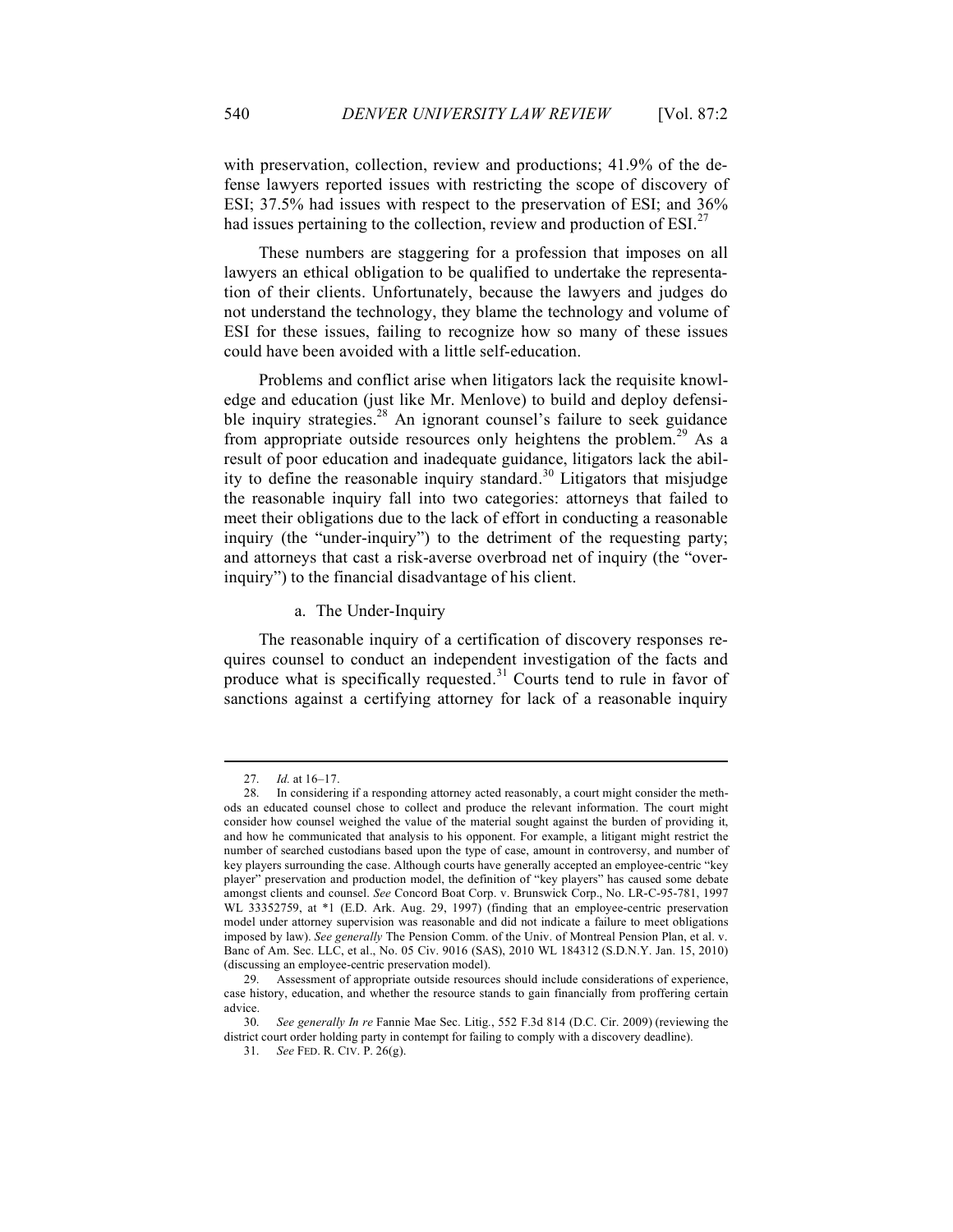when that attorney failed to discover the obvious.<sup>32</sup> For example, in *R & R Sails, Inc. v. Insurance Co. of Pennsylvania*, a defendant insurance company certified that it conducted a reasonable inquiry, but failed to produce an electronic claim log after the plaintiff repeatedly requested the log.<sup>33</sup> After the defendant's employee certified that the claim log did not exist, the same employee realized that the log was accessible on his own computer.<sup>34</sup> United States Magistrate Judge Porter held (1) the defendant lacked evidence of the inquiry made by counsel; (2) the log could have been easily found; and (3) the certifying employee was accessing the log immediately prior to the certification and, therefore, no reasonable inquiry was completed, nor was the lack thereof substantially justified.<sup>35</sup> Thus, a responding party must make a reasonable inquiry and document the steps it took to respond to the discovery request if the party expects to defend his search in court.

Similarly, in the trademark dispute *Gucci America, Inc. v. Costco Wholesale*, the court ruled for sanctions against defendant Costco for failing to timely disclose cost figures related to the infringing jewelry sold by defendant.<sup>36</sup> Magistrate Judge Ronald Ellis held that Costco "failed in its obligation under [Rule]  $26(g)$  to make a 'reasonable inquiry' to ensure its disclosure was complete and accurate."<sup>37</sup> In his rationale, Judge Ellis indicated that defendant Costco was notified of the request early in the litigation, did not produce the cost information after Gucci reiterated its request, and did not produce the information after the court ordered it to do so. $38$  Furthermore, the court found that Costco

37. *Id.*

38. *Id.*

<sup>32.</sup> *See, e.g.*, R & R Sails Inc. v. Ins. Co. of Penn., 251 F.R.D. 520, 525 (S.D. Cal. 2008) (" $T$ ]o give meaning to the certifications provided on discovery responses, Rule 26(g) requires attorneys or parties to sign their responses 'after a reasonable inquiry.'").

<sup>33.</sup> *Id.*

<sup>34.</sup> *Id.* ("Evidence of such an inquiry prior to January 2007 [certification] may provide this Court with justification for the incorrect certifications provided to Plaintiff. Instead, this Court is presented with evidence that Lombardo was maintaining a claim log on his own computer using the AEGIS system while failing to recognize that this log was the same 'record/log' being requested by Plaintiff. Lombardo entered notes of a communication with counsel into the AEGIS system on November 16, 2007, immediately prior to counsel's representation to this Court that such a system was not possessed by Defendant and close in time to his signing a declaration that no such notes are maintained. The Court cannot find that a reasonable inquiry was made into whether Defendant possessed discovery responsive to Plaintiff's requests, and therefore the Court does not find Defendant's incorrect certifications to be substantially justified." (citations omitted)).

<sup>35.</sup> *Id.*

<sup>36.</sup> No. 02 Civ. 3190 (DAB) (RLE), 2003 WL 21018832, at \*2 (S.D.N.Y. May 6, 2003) ("A simple inquiry to Costco's Accounts Payable Operations department revealed that the cost information was easily retrievable. Costco has not shown that producing the document earlier would have required any extraordinary diligence. Early in this litigation, Costco was on notice that Gucci sought information on costs for commercial dealings in Gucci items. At a conference held on October 7, 2002, the Court instructed Costco to produce information for jewelry items bearing the terms 'Gucci link' or 'Gucci style.' On November 21, 2002, the Court again reminded Costco of its obligation to timely disclose information pertaining to the items. After Costco produced records lacking cost figures, Gucci questioned its jewelry buyer who lacked any knowledge about records. In February 2003, Gucci reiterated its requests for the information. Yet Costco waited until the end of discovery, after the issue was brought before the Court, to conduct a thorough search.").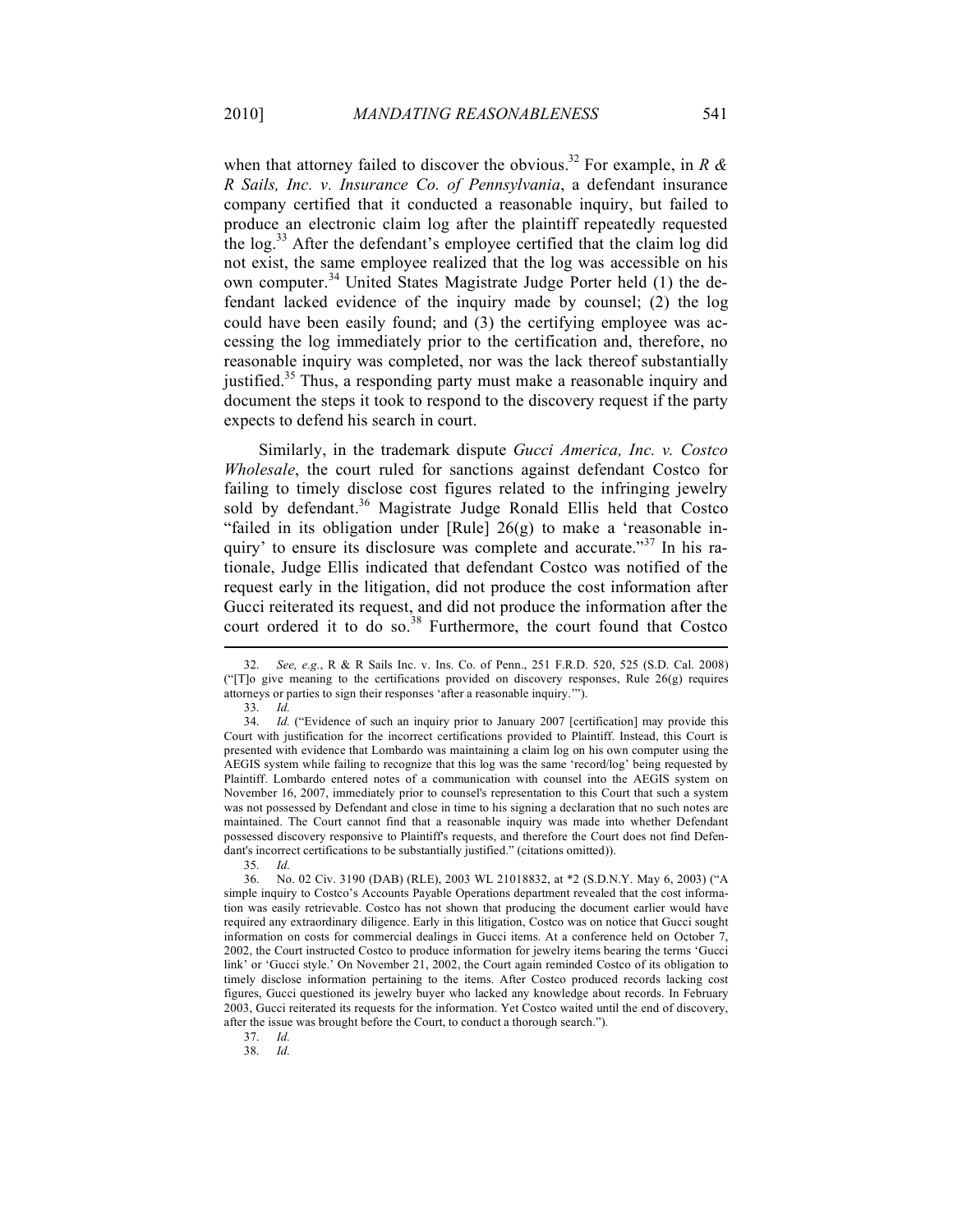lacked any evidence indicating that an earlier document production would have required any extraordinary diligence and waited until the end of discovery to conduct a thorough search.<sup>39</sup> Consequently, Costco was ordered to pay costs and attorneys fees as a sanction for its poor discovery conduct.<sup>40</sup>

Other courts look to a set of factors when determining if the responding party conducted a reasonable inquiry. For example, in the insurance dispute *St. Paul Reinsurance Co. v. Commercial Financial Corp.*, the plaintiff filed consistent boilerplate objections to defendants repeated discovery requests.41 In turn, the defendant filed a motion for expedited relief pursuant to Rule 57. Chief Judge Mark Bennett opened his order with a memorable quote:

Anatole France, a late 19th and early 20th century French writer, urbane critic and Nobel Prize winner penned: "It is human nature to think wisely and to act in an absurd fashion." Little could France foresee that he would decades later capture the essence of plaintiffs' counsel's "Rambo" style discovery tactics in this litigation.<sup>4</sup>

Judge Bennett ruled that "[c]ounsel need not conduct an exhaustive investigation, but only one that is reasonable under the circumstances," and he provided four relevant circumstances to consider when challenging a reasonable inquiry.<sup>43</sup> These included: "(1) the number and complexity of the issues; (2) the location, nature, number and availability of potentially relevant witnesses or documents; (3) the extent of past working relationships between the attorney and the client, particularly in related or similar litigation; and (4) the time available to conduct an investigation."<sup>44</sup> The court held that counsel's behavior "plummet[ed] far below any objective standard of reasonableness. Indeed, every single objection is not only obstructionist and frivolous, but, as demonstrated above, is contrary to the Federal Rules of Evidence and well-established federal law."<sup>45</sup>

<sup>39.</sup> *Id.*

<sup>40.</sup> *Id.* at \*1.

<sup>41.</sup> 198 F.R.D. 508, 511 (N.D. Iowa 2000).

<sup>42.</sup> *Id.* at 510. Anatole France (1844-1924), a pseudonym for Jacques Anatole François Thibault, was one of the major figures of French literature in the late nineteenth and early twentieth centuries. He was awarded the Nobel Prize for Literature in 1921. *See* Petri Liukkonen, *Anatole France* (2008), http://www.kirjasto.sci.fi/afrance.htm. Other variations of the quoted aphorism include: "It is human nature to think wisely and act foolishly" and "It is in human nature to think wisely and to act in an absurd fashion."

<sup>43.</sup> *St. Paul Reinsurance Co.*, 198 F.R.D. at 516 n.3.

<sup>44.</sup> *Id.* (citing Dixon v. Certainteed Corp., 164 F.R.D. 685, 691 (D. Kan. 1996)). "Under Rule 26(g), a 'signature certifies that the lawyer has made a reasonable effort to assure that the client has provided all the information and documents available to him that are responsive to the discovery demand. What is reasonable is a matter for the Court to decide on the totality of the circumstances.' *Id.* (citation omitted) (quoting FED. R. CIV. P. 26(g)). "'Under Rule  $26(g)(2)$ ... [the subject of the inquiry] is the thoroughness, accuracy and honesty (as far as counsel can reasonably tell) of the responses and the process through which they have been assembled.'" *Id.* (alterations in original) (quoting Poole *ex rel.* Elliott v. Textron, Inc., 192 F.R.D. 494, 503 (D. Md. 2000)).

<sup>45.</sup> *Id.* at 517.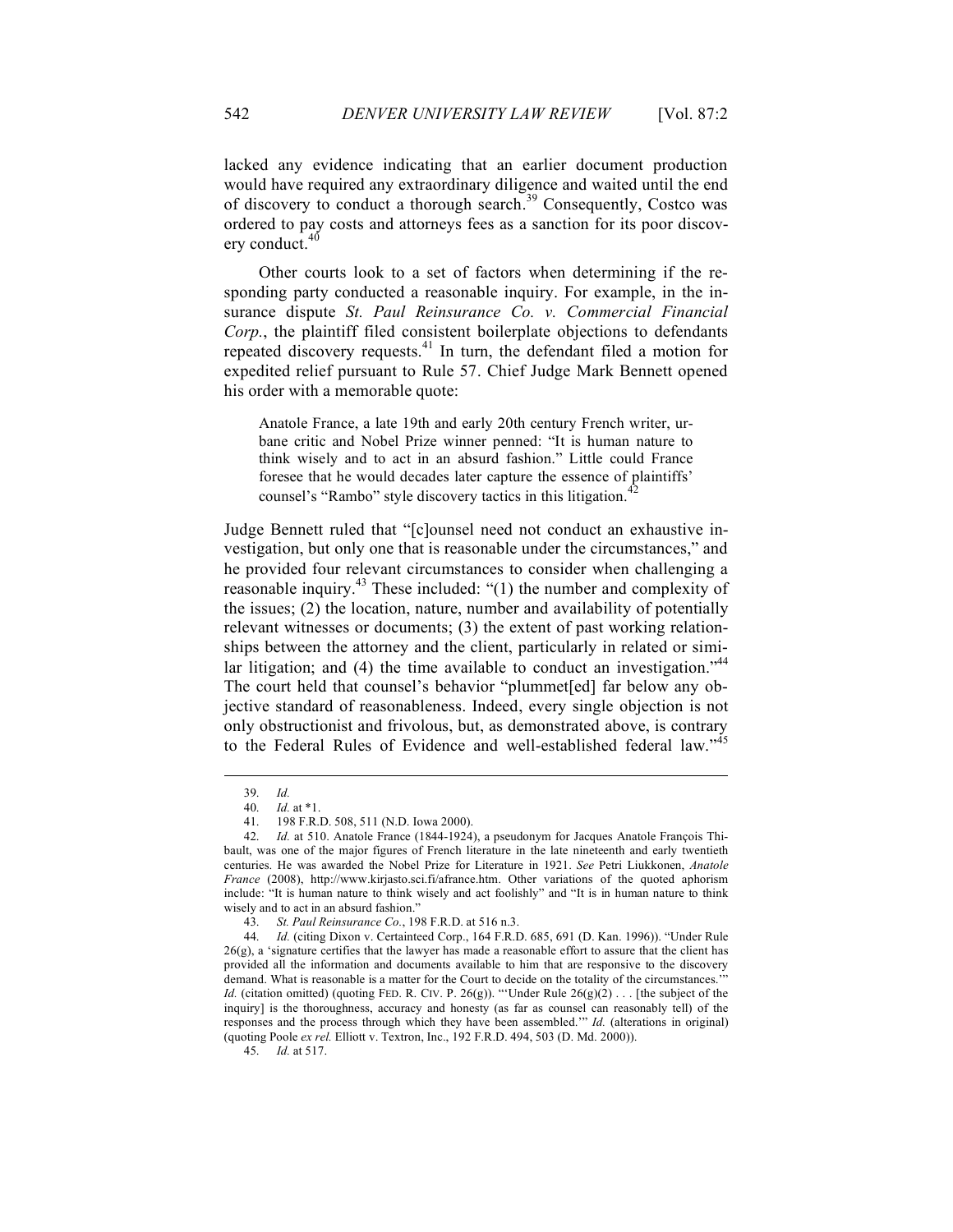"Because Rule 26(g) 'mandates that sanctions be imposed on attorneys who fail to meet the standards established in the first portion of  $26(g)$ ,<sup>"46</sup> the judge issued sanctions.<sup>47</sup>

#### b. The Over-Inquiry

Many litigators may surmise that the best way to avoid sanctions is to do everything possible to satisfy discovery demands. After all, the thinking goes, if a responding party does everything possible, how could anyone argue that you did not make a reasonable inquiry? Unfortunately, when attorneys couple this thinking with the challenges of electronic data, the results can be disastrous for clients.

Courts tend to hold litigants to higher standard of inquiry if they expressly agree to it, even without a reasonable inquiry into the facts before agreement. For example, in *In re Fannie Mae Securities Litigation*, the attorneys for the Office of Federal Housing Enterprise Oversight (OFHEO), a non-party responding to subpoenas, entered into a stipulated order to search, *inter alia*, disaster-recovery tapes without first assessing the time and costs associated with doing so.<sup>48</sup> The OFHEO spent over  $$6$ million—more than 9% of its annual budget—attempting to comply, but ultimately failed in its efforts. The OFHEO was subject to a finding of contempt and the imposition of sanctions. The findings were affirmed on appeal.

In the recently settled case, *Advanced Micro Devices, Inc. v. Intel Corp.*, Intel engaged in a massive preservation effort, issuing a litigation hold initially to 4,000 employees and preserving thousands of backup tapes. <sup>49</sup> When mistakes were discovered, Intel fell on its sword and proffered an elaborate and expensive "discovery remediation" plan. This naturally led to discovery regarding compliance with the discovery remediation plan and surely placed the costs for discovery well outside the proportionality requirements set forth in the Rules. Regrettably, trying to boil the ocean to comply with discovery does little more than fuel the notion that discovery can and should be perfect when in fact it never can be. Indeed, the process of over-inquiry is more likely to lead to sanc-

<sup>46.</sup> *Id.* at 516 (quoting *Poole*, 192 F.R.D. at 503).

<sup>47.</sup> *Id.* at 517. Another interesting case looks to an attorney's conduct outside of the case in dispute. *See* Thibeault v. Square D Co., 960 F.2d 239, 246 (1st Cir. 1992). ("In considering sanctions for lapses in the course of pretrial discovery, a district court should consider all the circumstances surrounding the alleged violation. The totality of the circumstances can include events which did not occur in the case proper but occurred in other cases and are, by their nature, relevant to the pending controversy. Once the district court has recognized a pattern of misbehavior on an attorney's part, the court would be blinking reality in not taking counsel's proven propensities into account. . . . [A] trial court may properly give some consideration to a lawyer's behavior in previous cases when determining whether to accept the attorney's explanation of why he failed to comply with Rule 26(e) in a current case." (citations omitted)).

<sup>48.</sup> 552 F.3d 814, 816 (D.C. Cir. 2009).

<sup>49.</sup> *See* 258 F.R.D. 280, 282–83 (D. Del. 2008).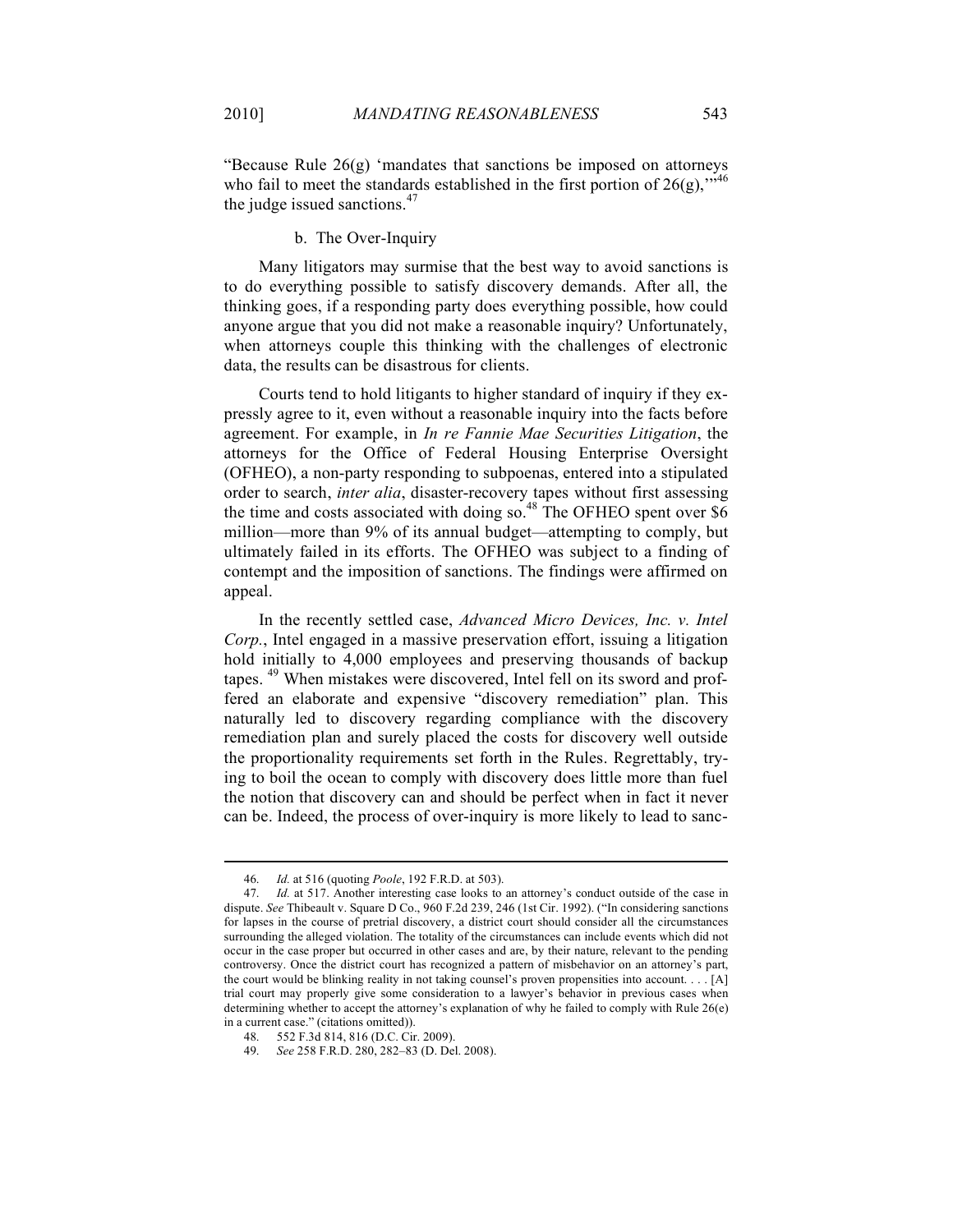tions and excess costs than a reasoned, contained, and sustainable scope and process for discovery.

The "over-under" tug-of-war inquiry proves only one thing: A responsible attorney must balance the costs of electronic discovery with the duty to thoroughly review all of the relevant documents. This requires new tools and education in electronic discovery. Defaulting to traditional methods is no longer an option.

#### 2. Attorney Document Review

Typical case law addressing Rule 26(g)'s reasonable inquiry requirement focuses on the investigation, preservation, and collection of discovery material. In the examples above, either the responding attorney did too little, or alternatively promised "the moon and the stars" only to face unwanted consequences. Yet, beyond an investigation, preservation plan, and collection, stands another significant "reasonable inquiry" methodology under scrutiny: attorney document review.

Just as attorneys require education and diligence in balancing reasonableness for an early investigation of the case, counsel must possess the very same skills in searching, analyzing, and categorizing discovery material once sources have been identified and collected. Prior to the proliferation of computers and e-mail, when discovery was limited to file cabinets that interviewing attorneys could search during the client interviews, human review seemed logical. Now, when the average employee hard drive has the capacity to store 160 gigabites (the equivalent of 12,000,000 text pages), the "reasonable inquiry" standard does not end at the desk drawer of the employee; attorneys must now search supertankers full of documents.<sup>50</sup> And that is just the beginning: although the cases above discuss the physical search efforts, what about the time spent after documents have been collected? $51$ 

Review and analysis methodology for the reasonable inquiry has not kept pace with every changing technology, and the rapid data growth that drives it. Unfortunately, many attorneys, judges, and other practitioners still maintain the mindset that traditional brute-force page-by-page attorney document review *is* a best practice when responding to massive dis-

<sup>50.</sup> *See, e.g.*, Ralph Losey, How Much Data Do You Have?, http://e-discoveryteam.com (last visited Mar. 7, 2010).

<sup>51.</sup> *See* Sedona Conference WGS, *supra* note 5, at 198 ("Historically, outside counsel played a key role in the discovery process, and the process worked simply. Litigants, assisted by their counsel, identified and collected information that was relevant to pending or foreseeable litigation. Counsel reviewed the information and produced any information that was relevant and not otherwise protected from disclosure by the attorney–client privilege, the attorney work product or by trade secret protections. This worked fine in the days where most of the potentially relevant information had been created in or was stored in printed, physical form, and in reasonable volumes so that it required only 'eyes' to review and interpret it.").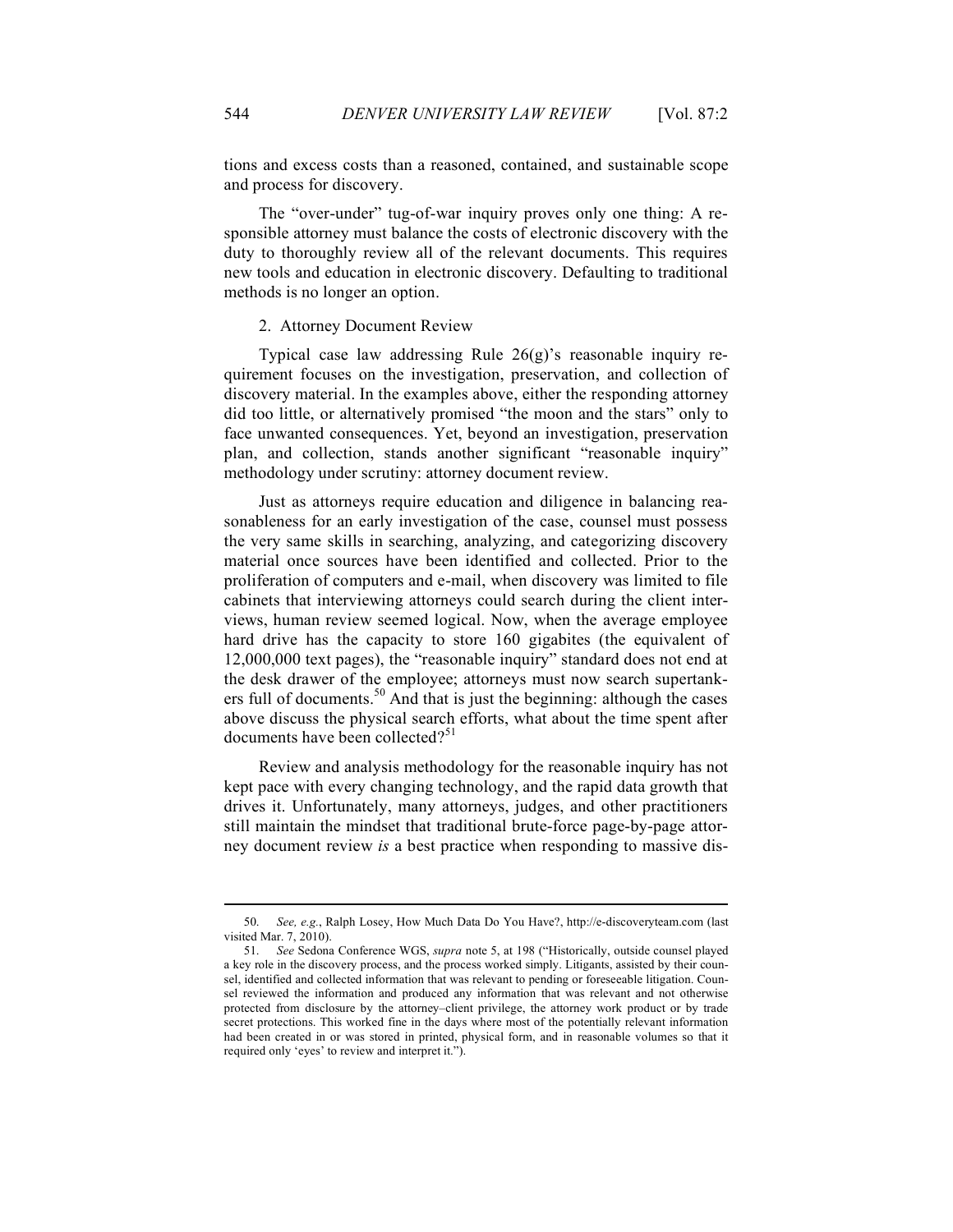covery requests.<sup>52</sup> Regardless of its effectiveness, the human review process simply cannot keep pace with the speed at which society is accumulating data.<sup>53</sup> In 2008 alone, the Interactive Data Corporation says the world created 487 billion gigabytes of information, up 73% from 2007. That was 3% more than it forecasted at the beginning of the year. This trend shows no sign of slowing: going forward, the IDC forecasts "the digital universe will *double every 18 months*." 54

## *E. Old Dog, Old Tricks*

If the legal world generally understands that the volume of data is increasing exponentially, and that firms and their clients cannot sustain the overwhelming burden of reviewing, why do some litigators continue to rely primarily upon manual review of information to conduct a reasonable inquiry?<sup>55</sup> Attorneys have many different defensible search options available to deploy, some more technologically advanced than others.<sup>56</sup> The problem is not technology; it is attorneys' lack of education and the judicial system's inattentiveness to ensure that attorneys have the proper education and training necessary for a proportional and efficient discovery process. Lack of attorney education aggravates the problem because uneducated litigators are unable to make informed judgments as to where to draw the line on discovery, thereby creating unrealistic expectations from the courts—particularly as to costs and burdens. For example, failing to understand how different methods of search methodology work, some judges will unnecessarily mandate traditional and expensive "brute force" attorney review.

Why do attorneys overestimate their judgment, yet lack a realistic view of their level of precision? Uneducated lawyers tend to rely on old

<sup>52.</sup> *See id.* at 198–99 ("Accordingly, the conventional discovery review process is poorly adapted to much of today's litigation. . . . It is not possible to discuss this issue without noting that there appears to be a myth that manual review by humans of large amounts of information is as accurate and complete as possible—perhaps even perfect—and constitutes the gold standard by which all searches should be measured. Even assuming that the profession had the time and resources to continue to conduct manual review of massive sets of electronic data sets (which it does not), the relative efficacy of that approach versus utilizing newly developed automated methods of review remains very much open to debate.")

<sup>53.</sup> *Id.* at 198.

<sup>54.</sup> William M. Bulkeley, *The Exploding Digital Universe*, WALL ST. J. BLOGS, May 18, 2009, http://blogs.wsj.com/digits/2009/05/18/the-exploding-digital-universe (emphasis added); *see also* EMC, Digital Universe, http://www.emc.com/digital\_universe (last visited Mar. 7, 2010) (providing a real-time "Worldwide Information Growth Ticker" that measures the bytes of information created since Jan. 1, 2010).

<sup>55.</sup> *See* KROLL ONTRACK, THIRD ANNUAL ESI TRENDS REPORT 9 (2009), http://www.krollontrack.com/library/esitrends3\_krollontrack2009.pdf (discussing challenges in responding to ESI in Finding 12); *see also* JOHN GANTZ & DAVID REINSEL, IDC, AS THE ECONOMY CONTRACTS, THE DIGITAL UNIVERSE EXPANDS 1 (2009), http://idcdocserv.com/EMC\_MMWP\_Digital\_Universe (discussing how increased data volume is the most significant factor bolstering the increased spending on electronic discovery).

<sup>56.</sup> For a listing of search and retrieval techniques see Sedona Conference WGS, *supra* note 5, at 217–18.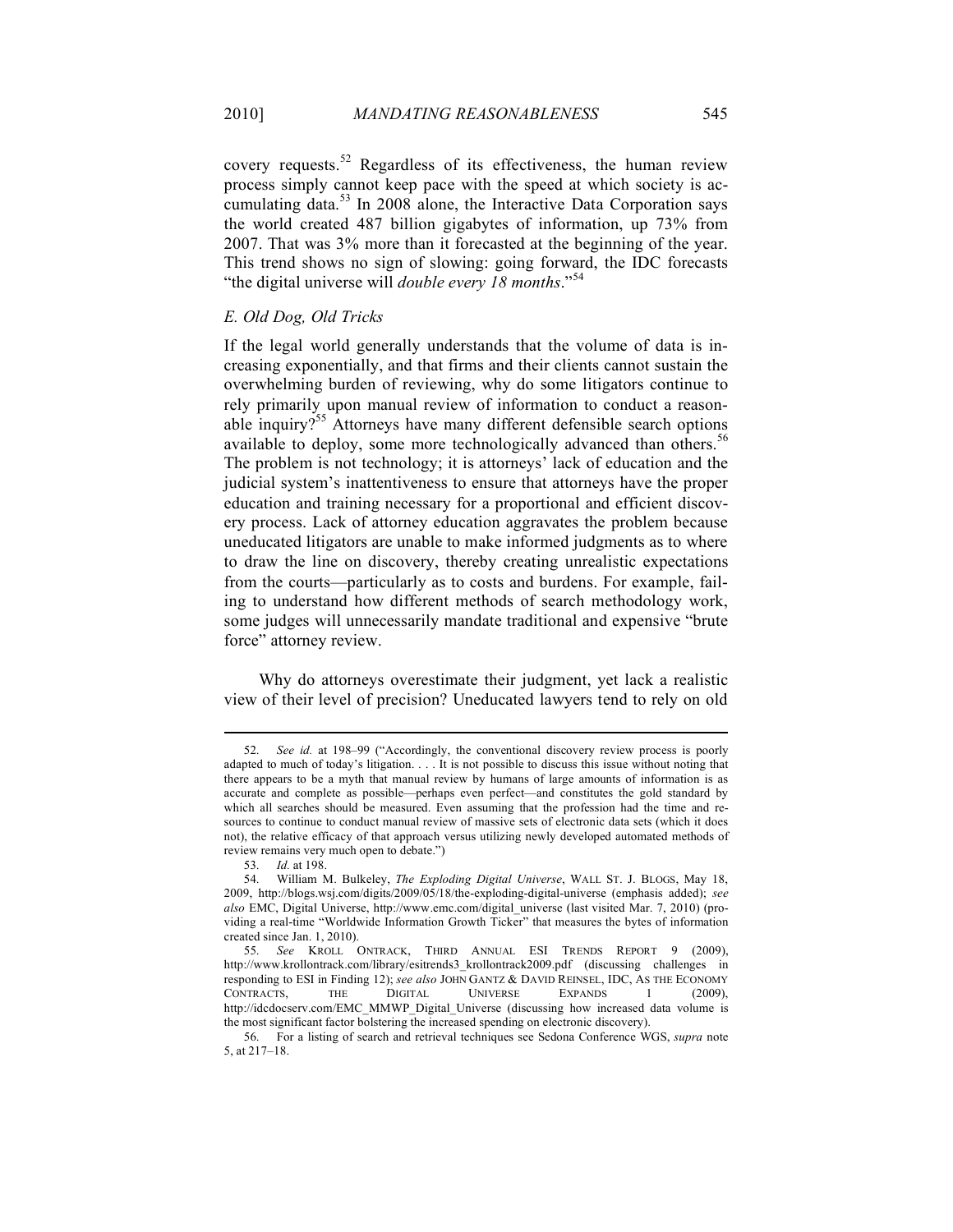tricks and the oxymoron of "gold-standard attorney document analysis," which does not necessarily amount to a high level of precision when attempting to review documents for relevancy. "For example, in the *Blair and Maron* study, attorneys over-estimated their ability to create and develop queries to assess the relevancy of 40,000 documents relevant to a transit accident."57 Additionally, "[l]awyers estimated that their refined search methodology would find 75% of relevant documents, when in fact the research showed only 20% or so had been found."58 Clearly, a more educated approach would eliminate such unjustified conclusions.

Counsel's overestimate of human ability could be based on a variety of factors. First, attorneys' false notion of accuracy could emanate from the core training attorneys receive early in their careers—including law school—where using keyword search methods and basing decisions on history and precedent is encouraged.<sup>59</sup> Such training results in an aversion to a change in methodology, and attorneys view that change, however reasonable, as risky. Accordingly, attorneys continue to rely on keyword search methods bolstered by attorney review. A baseless lack of education and knowledge by the bar only seems to accelerate the prob $lem.<sup>60</sup>$ 

Furthermore, there is a noticeable lack of positive feedback when attorney *do* conduct efficient discovery. Judges don't award "gold stars" in published opinions and orders to practitioners that conduct a reasonable search and review of information.<sup>61</sup> Unfortunately, litigators only read the horror stories of when things go wrong, or how counsel failed to perform a reasonable inquiry in the discovery phase by using inappropriate or overbroad keyword search terms.<sup>62</sup> Although a properly researched and executed keyword search strategy can meet the reasonable inquiry

<sup>57.</sup> Patrick L. Oot, *The Protective Order Toolkit: Protecting Privilege with Federal Rule of Evidence 502*, 10 SEDONA CONF. J. 237, 239 (2009) (citing David C. Blair & M. E. Maron, *An Evaluation of Retrieval Effectiveness for a Full-Text Document-Retrieval System*, 28 COMM. ACM 289 (1985)).

<sup>58.</sup> *Id.* (internal quotation marks omitted) (quoting Sedona Conference WGS, *supra* note 5, at 206).

<sup>59.</sup> Attorneys learn their inquiry strategy from Lexis, Westlaw, and Google. Keyword searching works well in these structured databases as they tend to exist in a far more categorized state than litigation data. For example, Lexis and Westlaw have a team of editors to spell-check and categorize cases by key concepts and headnotes. In addition, these databases only categorize a very limited number of document types.

<sup>60.</sup> *See, e.g.*, William A. Gross Constr. Assocs., Inc. v. Am. Mfrs. Mut. Ins. Co., 256 F.R.D. 134, 134 (S.D.N.Y. 2009) (issuing a "wake-up call" to the Bar of the district).

<sup>61.</sup> *See* Roitblat, Kershaw & Oot, *supra* note 3, at 71 ("Web searches are generally fairly specific, for example, 'What are the best sites to visit in Paris?' In contrast, the information need in eDiscovery is generally much broader and more vague. Discovery requests include statements like 'All documents constituting or reflecting discussions about unfair or discriminatory allocations of [Brand X] products or the fear of such unfair or discriminatory allocations.' These requests will not typically be satisfied by one or a few documents"). Standards of reasonableness lack certainty, as a result attorneys show reluctance to change from a "generally accepted standard" to a new untested method, even if that method is more reasonable under the circumstances.

<sup>62.</sup> *See* cases cited *infra* notes 84, 86, 91, and 93; *see also William A. Gross Constr. Assocs., Inc.*, 256 F.R.D. 134.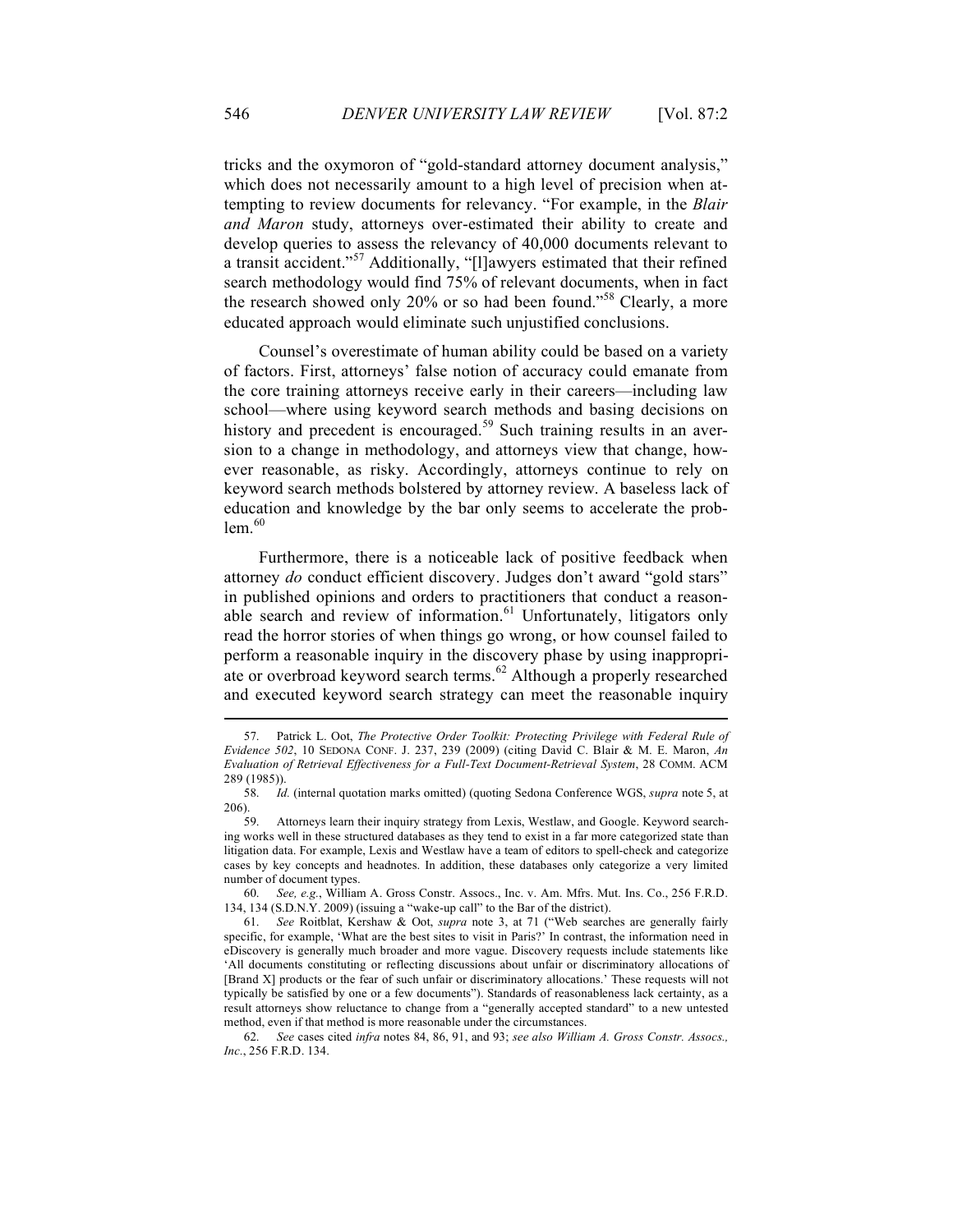standard under Rule 26, many alternative forms of search criteria exist beyond the traditional human review $63$ —yet the opinions tend to be limited to keyword search terms and attorney review.

Simply put, the legal system has a crisis of education. Both attorneys and judges need to better understand technology as it applies to the reasonable inquiry. Education initiatives mandated by state bars, law schools, and advisory committee notes could help alleviate the problem.

## II. TOWARD A REASONABLE INQUIRY: RESEARCH IN FINDING A BETTER WAY TO CONDUCT ELECTRONIC DISCOVERY

Fortuitously, legal commentators have already started educational and research programs to target the problem of discovery response. However, it is the obligation of the bar, law schools, educators, and courts to ensure that these research programs reach the intended audience.

## *A. TREC*

The United States government has taken an interest in text retrieval generally in a venture co-sponsored by the National Institute of Standards and Technology ("NIST") and U.S. Department of Defense.<sup>64</sup> "TREC (Text Retrieval Conference) is a multi-track project sponsored by the National Institute for Standards and Technology and others to conduct comparative research on text retrieval technologies."<sup>65</sup> Since 2006, "TREC has included a legal track whose goal is to assess the ability of information retrieval technology to 'meet the needs of the legal community for tools to help with retrieval of business records.'" <sup>66</sup> In support of this goal, they seek to develop and apply collections and tasks that approximate the data, methods, and issues that real attorneys might use

<sup>63.</sup> *See generally* DOUGLAS W. OARD ET AL., OVERVIEW OF THE TREC 2008 LEGAL TRACK, http://trec.nist.gov/pubs/trec17/papers/LEGAL.OVERVIEW08.pdf (last visited Mar. 7, 2010); Feng C. Zhao et al*.*, Improving Search Effectiveness in the Legal E-Discovery Process Using Relevance Feedback (DESI III Global E-Discovery/E-Disclosure Workshop at ICAIL 2009), http://www.law.pitt.edu/DESI3\_Workshop/Papers/DESI\_III.Zhao\_Oard\_Baron.pdf. A properly executed keyword search method includes developing keyword search terms from interviews with data users to identify terms-of-art, acronyms, or other non-traditional search terms, testing those search terms by sampling the terms that were hits, as well as the misses, and communicating the search strategy to your opponent. Some litigants suggest checking the extracted text index for likely misspellings and a second meet and confer could provide better search results.

<sup>64.</sup> *See* Text REtrieval Conference, Nat'l Inst. of Standards and Tech., Overview, http://trec.nist.gov/overview.html (last visited Mar. 7, 2010) ("The Text REtrieval Conference (TREC), co-sponsored by the National Institute of Standards and Technology (NIST) and U.S. Department of Defense, was started in 1992 as part of the TIPSTER Text program. Its purpose was to support research within the information retrieval community by providing the infrastructure necessary for large-scale evaluation of text retrieval methodologies.").

<sup>65.</sup> Roitblat, Kershaw & Oot, *supra* note 3 at 71.

<sup>66.</sup> *Id.* at 71–72 (quoting OARD ET AL., *supra* note 63, at 1).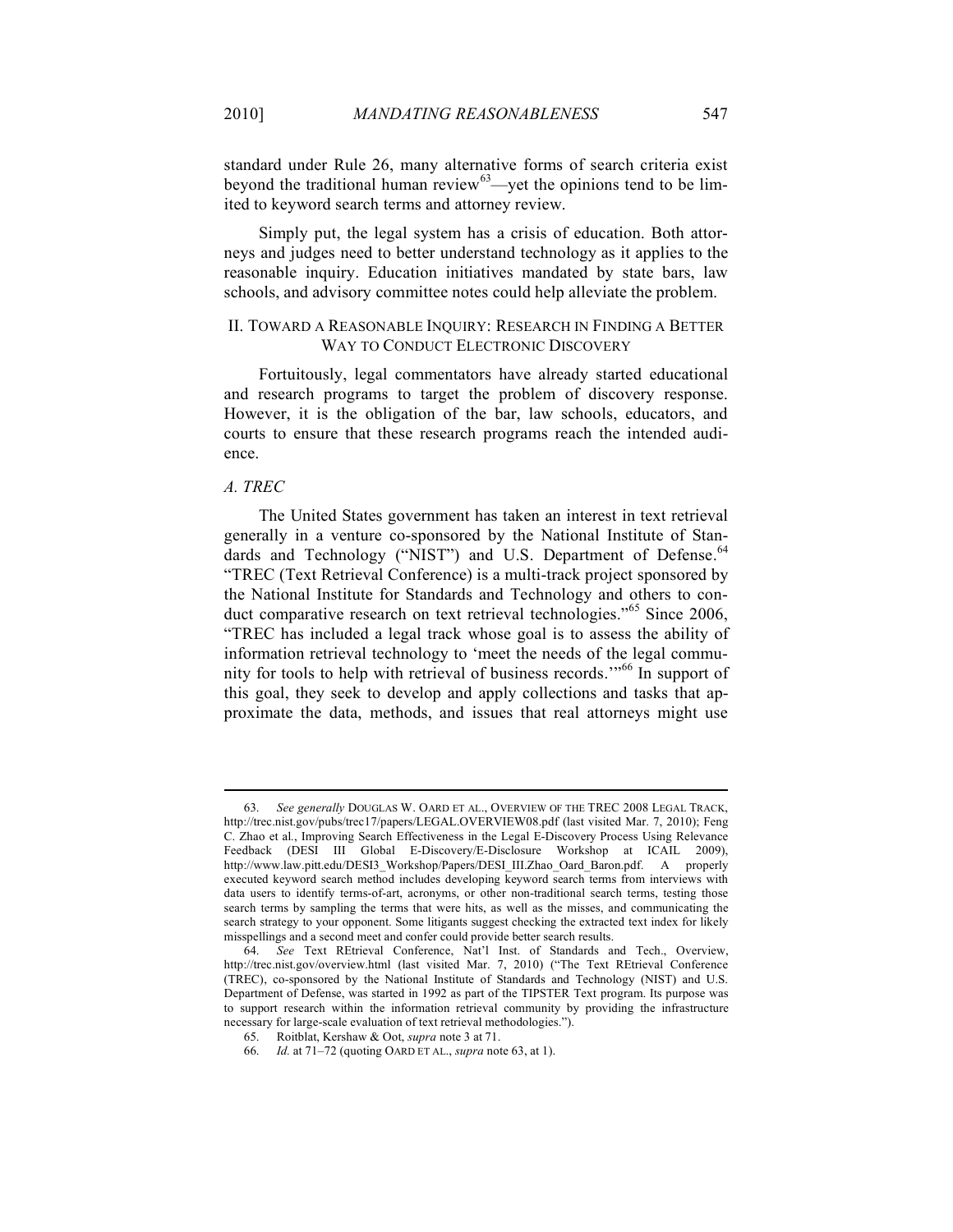during civil litigation, and to apply objective criteria by which to judge the success of various search methodologies. $\frac{67}{3}$ 

## *B. Electronic Discovery Institute Study*

Similarly, *The Electronic Discovery Institute* has conducted a recent study (the "EDI study") to determine if service providers offering autocategorization technology can equal or surpass the performance of a human based attorney document review system. The study hypothesized that if the service providers could equal the response of a real-life attorney review team in a significantly disputed regulatory filing, the methodology used by the service provider would meet the reasonable inquiry test of Rule 26(f). Little public information then existed regarding the comparison of traditional litigation document review methodologies with alternative technology approaches.<sup>68</sup>

The EDI study based its inquiry on a completed Verizon matter. In 2005, as part of an acquisition of a competitor, Verizon responded to a governmental request for additional information for material relevant to the proposed acquisition; also known as a "Second Request" under the Hart-Scott-Rodino Antitrust Improvements Act of 1976.<sup>69</sup> To respond to the Second Request, Verizon completed a voluminous document review project: the company collected documents from 83 employees in 10 states, consisting of 1.3 terabytes of electronic files in the form of 2,319,346 documents. The collection included close to 1.5 million email messages, 300,000 loose files, and 600,000 scanned documents. After eliminating duplicates, 1,600,047 items were submitted for attorney review. It took the attorneys four months, working sixteen hours per day seven days per week, for a total cost of \$13,598,872.61 or about \$8.50 per document. This sum included the fees of outside counsel specifically assigned to document review tasks (but not attorneys working on other aspects of the case), and hourly fees billed by contract attorneys hired specifically for the review.

After spending many long hours managing the document review for the Second Request response, Verizon attorneys John Frantz and Patrick Oot agreed to seek a better alternative to the process of traditional human document review. Frantz and Oot teamed up with Anne Kershaw and Herb Roitblat, and shortly thereafter, Oot, Kershaw, and Roitblat (the authors of this Article) formed *The Electronic Discovery Institute*, a non-

<sup>67.</sup> For general information about TREC, see TREC Legal Track, http://treclegal.umiacs.umd.edu/ (last visited Mar. 7, 2010).

<sup>68</sup>*. See* Kershaw, *supra* note 23, at 12. Commentator Anne Kershaw also completed a nonpublic study that compared a traditional human review process with an automated electronic review process. *Id.* Ms. Kershaw's study revealed that using an electronic process to assist the document review reduced the chances of missing relevant documents by as much as 90%. *Id.*

<sup>69</sup>*. See* Roitblat, Kershaw & Oot, *supra* note 3, at 73. Verizon is New York based telecommunication carrier-corporation listed on the New York Stock Exchange (VZ). For more information about Verizon, see http://www.verizon.com.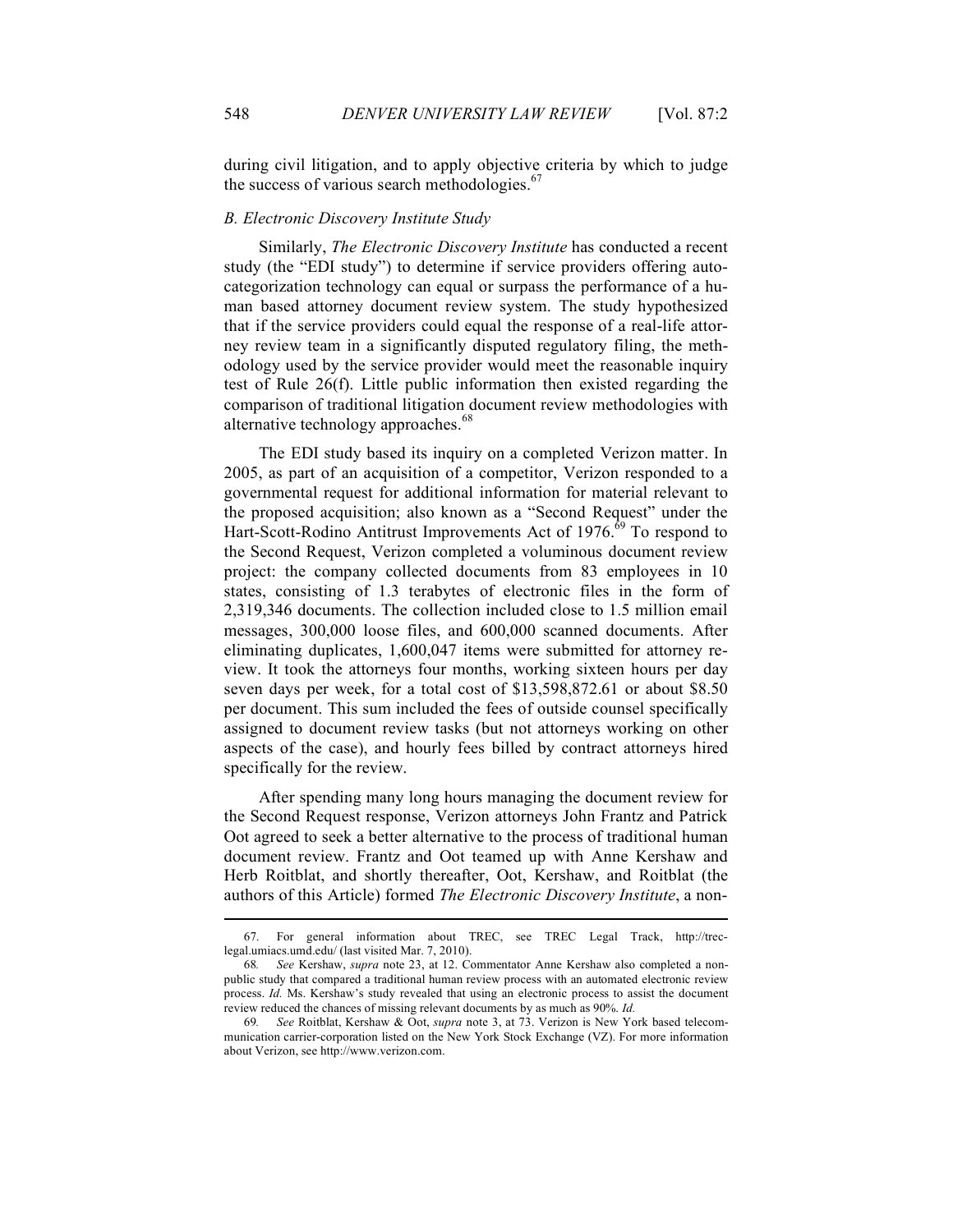profit research institution organized to complete a peer-reviewed study comparing human document review with technology assisted document review.

Unlike many data compilations available to researchers that have been culled (perhaps using keyword search terms or some other form of analysis) prior to human review, the data set of the EDI Study included attorney relevancy decisions made by the original review team on every user created computer readable document collected from Verizon employees.<sup>70</sup> The EDI study sought to compare these final decisions of Verizon's original attorney review with the results of any provider willing to undertake the significant task of responding to an already completed Second Request.<sup>71</sup> Two providers responded. Over 75 people and organizations donated their time, services, and work product to the study.<sup>7</sup>

1. Methodology

The EDI study compared two different methodologies of computer assisted document categorization with the original attorney review. Similar to the human review, the study required the computer-assisted systems to submit document relevancy decisions on the entire corpus of computer readable user documents. The computer assisted systems did not have any knowledge of the original attorney review team's categorization decisions.

A second human review was also completed on a sample set of 5,000 documents to compare the decision made by a second set of attorneys to the decisions made by the original review team. Again, the computer assisted systems did not have any knowledge of the original attorney review team's categorization decisions.

The EDI study sought to compare the level of agreement between the original attorney review system and a second attorney review system. The EDI study also sought to compare the levels of agreement of the original attorney review with the two computer assisted systems individually. The hypothesis of the study stated that the computer systems

<sup>70.</sup> Many studies rely on pre-culled or reviewed datasets to analyze the reasonableness of search retrieval methodology because these sets are all that is publically available. Both the Enron litigation data set and the tobacco litigation data set are publicly available to those desiring to study search and retrieval techniques. However, the Verizon data set was a real-life compilation of company documents collected from employees containing confidential and privileged information. The data is not available to the public and never left the custody or control of Verizon, its legal service providers, and law firms. Search and retrieval researchers are seeking raw data sets. Please contact info@electronicdiscoveryinstitute.org for more information.

<sup>71.</sup> In 2006, EDI gave an open invitation to the litigation technology community to participate in the study, three service providers responded, of which, two finally agreed to participate under the methodology created by the founders. In the years after the invitation closed, many other service providers requested the ability to participate. Although the founders limited the first study to the two original providers, there has been internal discussion on whether to expand participation. EDI will revisit this discussion in November, 2010.

<sup>72.</sup> The authors suggest reading the study in conjunction with this law review article.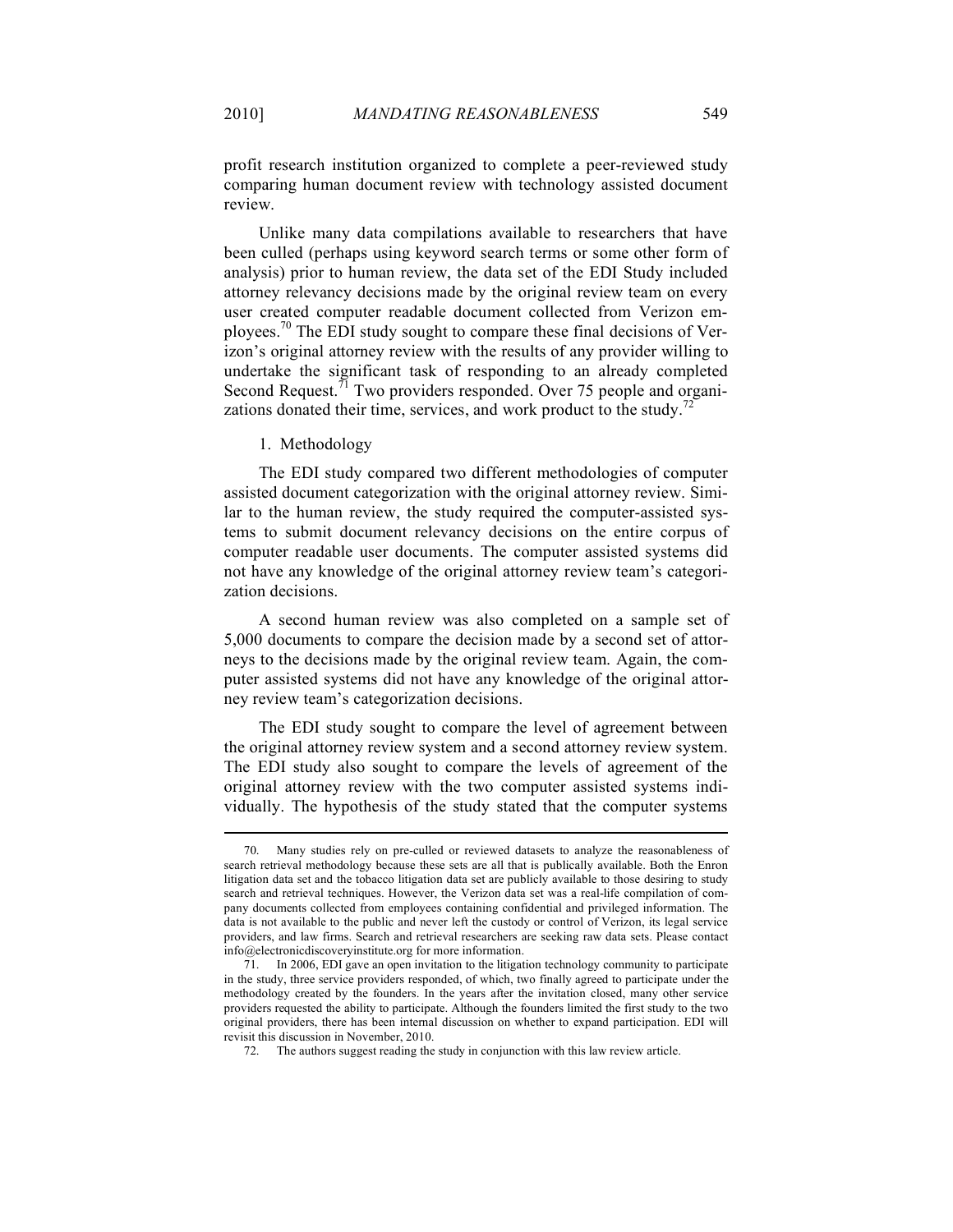will agree with the original attorney review at least as frequently as the second attorney review. The teams were not instructed to achieve the best results possible, but to equal or surpass traditional manual review.<sup>73</sup> Specifically, the study set out to demonstrate that auto-categorization technology will agree with the court-accepted standard of attorney review at least as frequently as a second attorney review of the same material. $74$ 

For the first of two auto-categorization systems, the participant deployed two new attorney teams that re-reviewed a sample set of documents. The attorneys received the same training materials and documentation that the original second request attorney review team received. A senior litigator also reviewed and categorized documents on which the two teams disagreed. The senior litigator arbitrated the conflicting document decisions without the knowledge of either teams' document decisions. The participating service provider then deployed proprietary automation algorithms that categorized the remaining documents dependently upon the original sample set. The service provider then validated the results by sampling another subset, and then repeated the sampling until it reached what it felt was a reasonable confidence level. No guidance was offered to the service provider from the client beyond the original sampling and senior litigator document decision arbitration. The entire process was completed in less than four weeks.

The second auto-categorization system did not request attorney review teams. The second system relied upon the documentation that the original second request attorney review team received. In addition, the service provider received answers to a set of approximately thirty interrogatories that it prepared and were answered by a senior litigator. The second service provider deployed proprietary automation algorithms, linguistics-based queries, legal professionals, computer scientists, computational linguists, mathematicians, and statisticians. The workflow included: computer assisted categorization, testing by sample review, assessment of different sample responses, adjustments and multiple supplemental iterations. No guidance was offered to the service provider from the client beyond the senior litigator interrogatory answers. The entire process was completed in less than four weeks.

<sup>73.</sup> Both service providers indicated that auto-categorization systems could actually perform even better than their submitted responses in this study given unlimited time, expense, and resources, but the EDI challenge was to perform as well as humans, an accepted standard.

<sup>74.</sup> *See* Roitblat, Kershaw & Oot, *supra* note 3, at 73 ("In the ideal case, we would like to know how accurate each classification is. Ultimately, measurement of accuracy implies that we have some reliable ground truth or gold standard against which to compare the classifier, but such a standard is generally lacking for measures of information retrieval in general and for legal discovery in particular. In place of a perfect standard, it is common to use an exhaustive set of judgments done by an expert set of reviewers as the standard (e.g., as is the practice in the TREC studies). Under these circumstances, agreement with the standard is used as the best available measure of accuracy, but its acceptance should be tempered with the knowledge that this standard is not perfect.").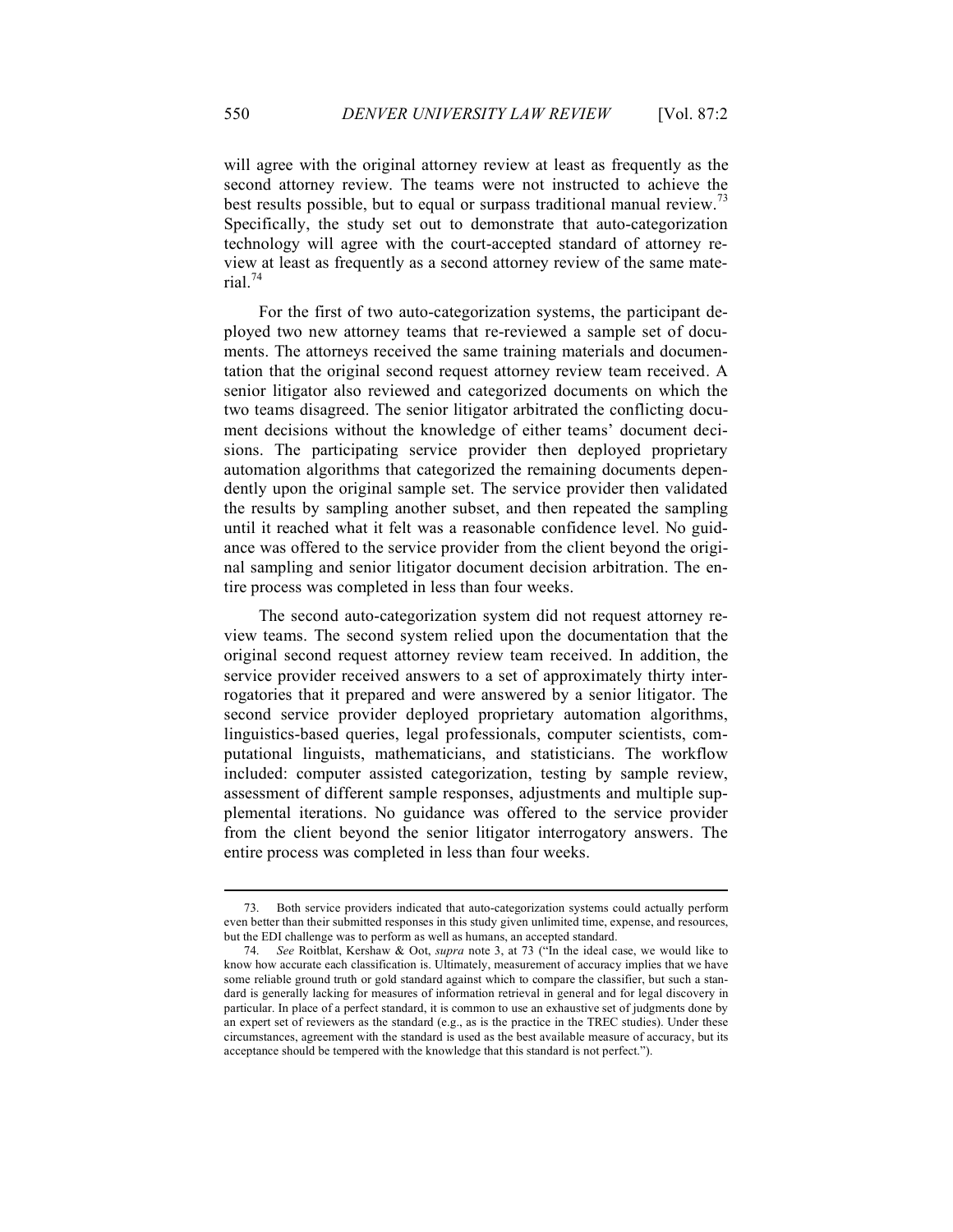The EDI study "set out to answer the question of whether there was a benefit to engaging a traditional human review or whether computer systems could be relied on to produce comparable results."<sup>75</sup> It concluded that "the performance of the two computer systems was at least as accurate (measured against the original review) as that of a human rereview"<sup>76</sup>

In addition to the core conclusion of the EDI study, the authors of the study made several additional observations:

• Many lawyers and judges need education regarding "reasonable inquiry" discovery response techniques.

• Litigants should consider cooperation with an opponent early to establish a search protocol.

• All categorization systems require some level of educated interaction. Better results result occur when knowledge is transferred early and continuously throughout the process.

• The use of auto-categorization systems can potentially *reduce document request response times* from over four months to as little as thirty days for even the largest datasets. Assumingly, requesting parties desire their documents faster, as speedy response will allow a receiving party to conduct a more thorough and complete investigation.

• Government agencies should consider acceptance guidelines for responding to document requests using auto-categorization technology.

• Human review is of unknown accuracy and consistency.

• Measurement against an accepted standard is essential to evaluating reasonableness.

• A litigant should sample at least 400 results of both responsive and non-responsive data.<sup>77</sup>

• Using auto-categorization *will save money and time*.

<sup>75.</sup> *Id.* at 79.

<sup>76.</sup> *Id.*

<sup>77.</sup> E-mail from Maura R. Grossman, Counsel, Wachtell, Lipton, Rosen & Katz, to Patrick Oot, Director, Electronic Discovery Institute (Nov. 21, 2009, 13:38 EST) (on file with authors) ("If you have a document collection containing 100,000 or more documents (which is not atypical these days in the litigation or investigatory context), and you take a random sample of 384 documents meaning that every document in the collection has an equal chance of being selected for inclusion in the sample—you can have 95% confidence (that is, if you repeated the exercise 100 times, you could expect to get a similar result 95 out of 100 times), that your sample has an error rate of no more than plus or minus 5%. If, instead, you were to use a random sample of 596 documents, you would have the same 95% confidence interval, but an error rate of no more than plus or minus 4%. Therefore, it seemed to me that, for the average matter with a large amount of ESI, and one which did not warrant hiring a statistician for a more careful analysis, a sample size of 400 to 600 documents should give you a reasonable view into your data collection, assuming the sample is truly randomly drawn.").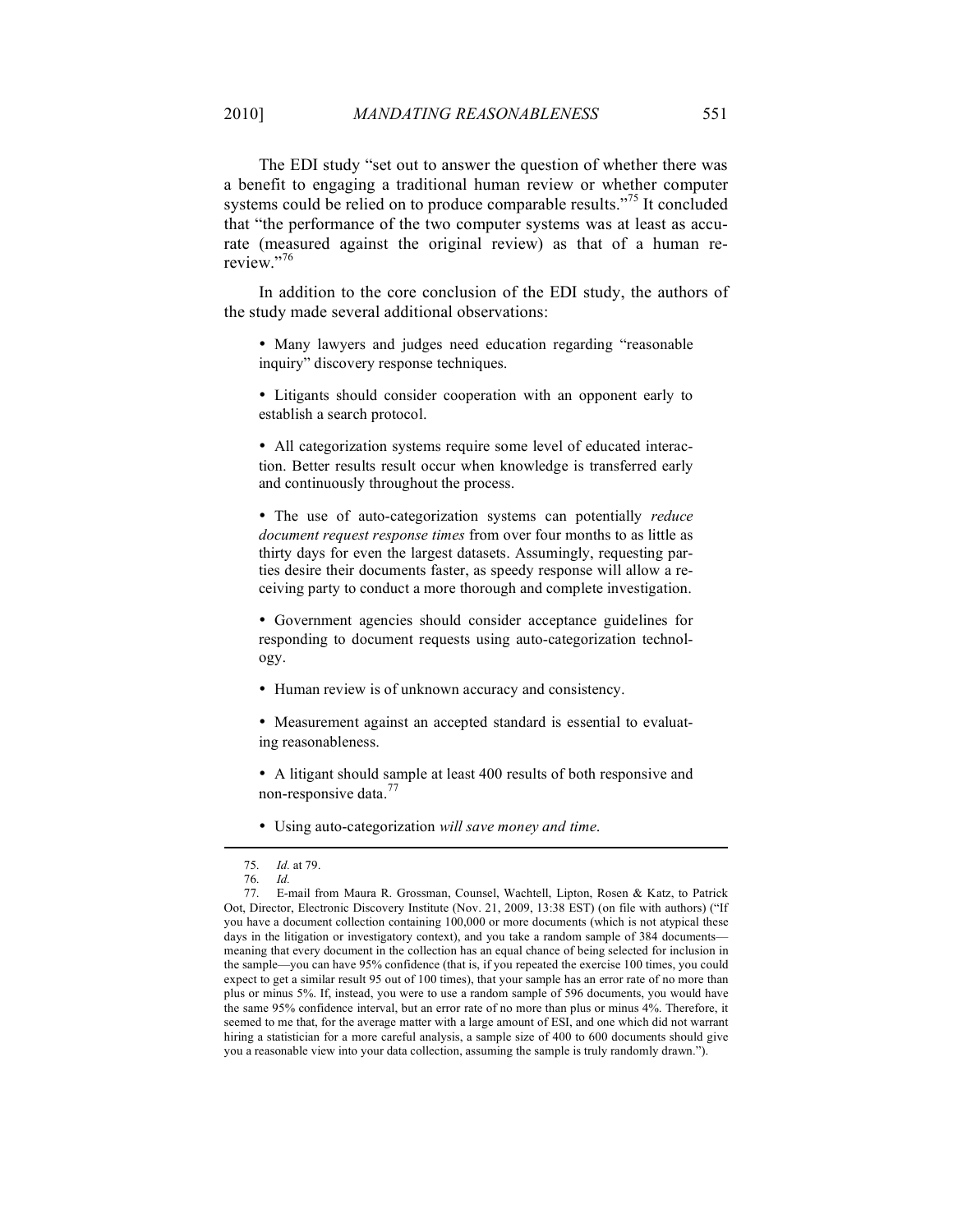• Based upon the service provider cost submissions, had Verizon used auto-categorization in its Second Request response, EDI concludes that there would have been a minimal measurable cost savings of \$5 million using 2006 pricing.

• As data volumes increase, auto-categorization may be the only practical solution to massive data sets common in today's corporations.

## *C. The Sedona Conference*®

Both TREC and the Electronic Discovery Institute Study are educational initiatives proffered by the legal community to support considerations for alternate search and retrieval methodology. Also, The Sedona Conference*®* has developed an extensive commentary on selecting an appropriate search and retrieval method, titled *The Sedona Conference ® Best Practices Commentary On The Use Of Search And Information Retrieval Methods In E-Discovery* ("Sedona Commentary").<sup>78</sup> It is interesting to note how the practice points set forth in The Sedona Commentary dovetail with the points made by the ongoing research.

For example, Practice Point 1 of the Sedona Commentary states: "In many settings involving electronically stored information, reliance solely on a manual search process for the purpose of finding responsive documents may be infeasible or unwarranted. In such cases, the use of automated search methods should be viewed as reasonable, valuable, and even necessary."<sup>79</sup> The EDI study clearly validates Practice Point 1. For example, the complete review of the dataset took many millions of dollars, many months, and the efforts of hundreds of attorneys to complete.<sup>80</sup> Had Verizon used either of the auto-categorization technologies used in the EDI study, it might have saved millions of dollars and several months of attorney labor.

Practice Points 2 and 3 of the Sedona Commentary hold respectively that "[s]uccess in using any automated search method or technology will be enhanced by a well-thought out process with substantial human input on the front end" and "[t]he choice of a specific search and retrieval method will be highly dependent on the specific legal context in which it is to be employed."<sup>81</sup> The EDI study again supports these points, as both systems relied upon a well-developed process with human interaction early on. For example, one system used real human review for input; the other relied on subject matter experts and interrogatories to develop a categorization system. Moreover, both service providers in the EDI study deployed resources appropriate for the legal context; a Second

<sup>78.</sup> Sedona Conference WGS, *supra* note 5, at 189.

<sup>79</sup>*. Id.* at 194.

<sup>80.</sup> Roitblat, Kershaw & Oot, *supra* note 3, at 73.

<sup>81.</sup> Sedona Conference WGS, *supra* note 5, at 194.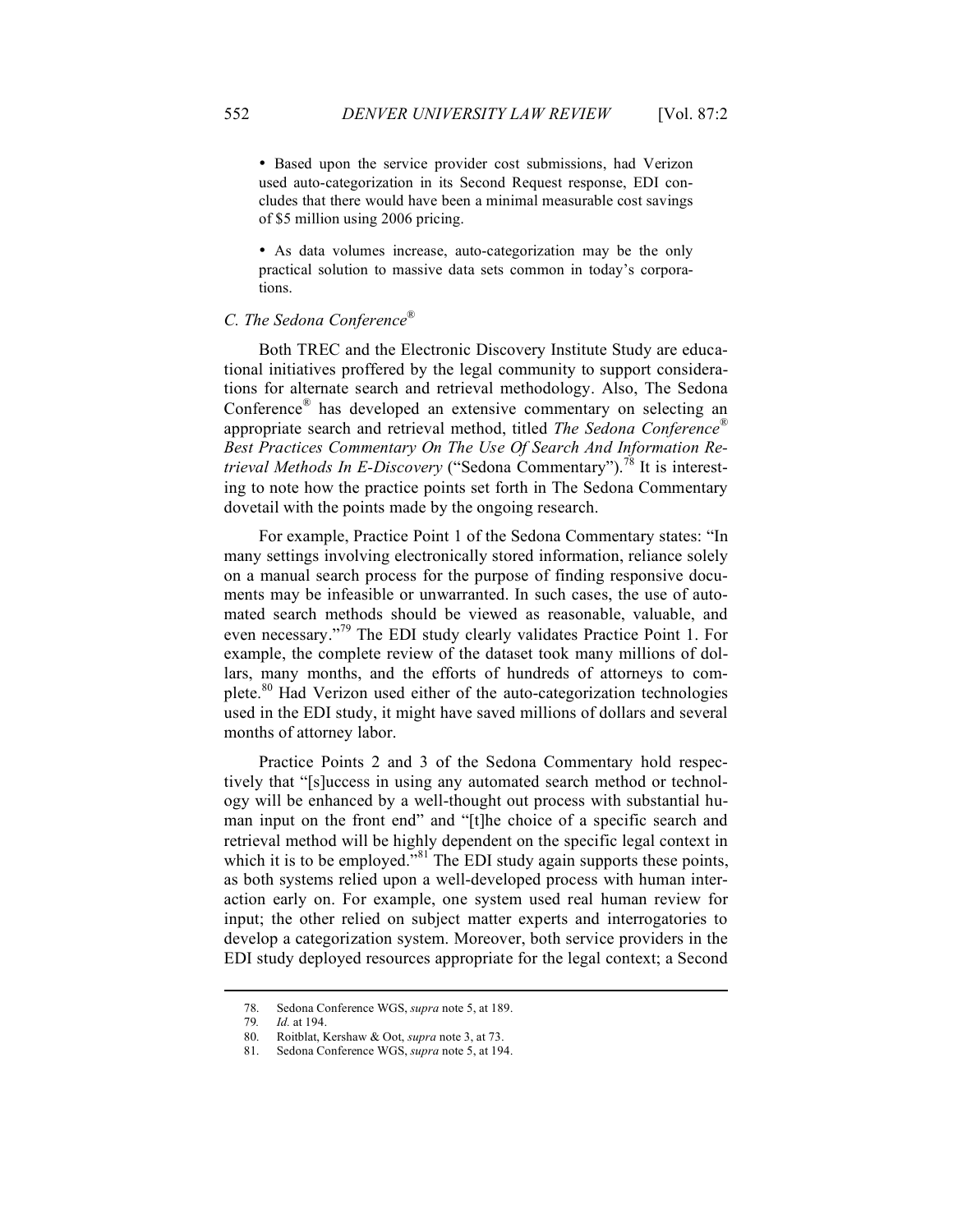Request analyzes massive amounts of data. Therefore, auto categorization is more appropriate than in a request where the document volume is low or limited. Both service providers understood the options available for designing a well thought out process and selecting the appropriate search and retrieval method.

Sedona Commentary Practice Point 4 further underscores the need for attorney education and due diligence in stating that "[p]arties should perform due diligence in choosing a particular information retrieval product or service from a vendor." $82$  Again, both service providers met the practice point standard. Through EDI's inquiries, both service providers were able to explain their techniques, justify their results based upon sampling, and maintain a reference list of prior cases and contacts EDI could call upon to test results. In addition, both service providers offered expert witnesses if auto-categorization techniques were challenged by an opponent or others.

Even so, perhaps the most important Sedona Commentary point is Practice Point 8, which states that "[p]arties and the courts should be alert to new and evolving search and information retrieval methods."<sup>83</sup> Redundant to the guidance of this article, Practice Point 8 mandates the need for attorney education and training.

#### *D. The End of Keyword Search Methods*

Search and retrieval techniques for discovery responses have rapidly evolved since the turn of the century. Just a few years ago, courts ordered keyword culling techniques in discovery without the use of any sort of testing methodology.<sup>84</sup> Although many attorneys still rely on keyword search culling techniques, recent decisions have placed significant scrutiny on keyword search term culling, especially where a responding party failed to sample, check, and verify the results.

Courts tend to rule against parties that fail to sample, test, and verify keyword search results. For example, in the drug liability case *In re Se-*

<sup>82.</sup> *Id.* at 194.

<sup>83</sup>*. Id.* at 195. Sedona Commentary Practice Points 5, 6 and 7 all fall under the category of being a "good lawyer," as follows: "Practice Point 5. The use of search and information retrieval tools does not guarantee that all responsive documents will be identified in large data collections, due to characteristics of human language. Moreover, differing search methods may produce differing results, subject to a measure of statistical variation inherent in the science of information retrieval." *Id.* at 194. "Practice Point 6. Parties should make a good faith attempt to collaborate on the use of particular search and information retrieval methods, tools and protocols (including as to keywords, concepts, and other types of search parameters)." *Id.* at 195. "Practice Point 7. Parties should expect that their choice of search methodology will need to be explained, either formally or informally, in subsequent legal contexts (including in depositions, evidentiary proceedings, and trials)." *Id.*

<sup>84.</sup> *See* Medtronic Sofamor Danek, Inc. v. Michelson, 229 F.R.D. 550, 559 (W.D. Tenn. 2003) ("Using the vendor of its choice, [the plaintiff] shall search the 300gb of electronic data using the Boolean search terms."); *see also* Tessera, Inc. v. Micron Tech., Inc., No. C06-80024MISC-JW(PVT), 2006 WL 733498, at \*8 (N.D. Cal. Mar. 22, 2006) ("The following search terms shall be run through electronic document databases for production to plaintiff.").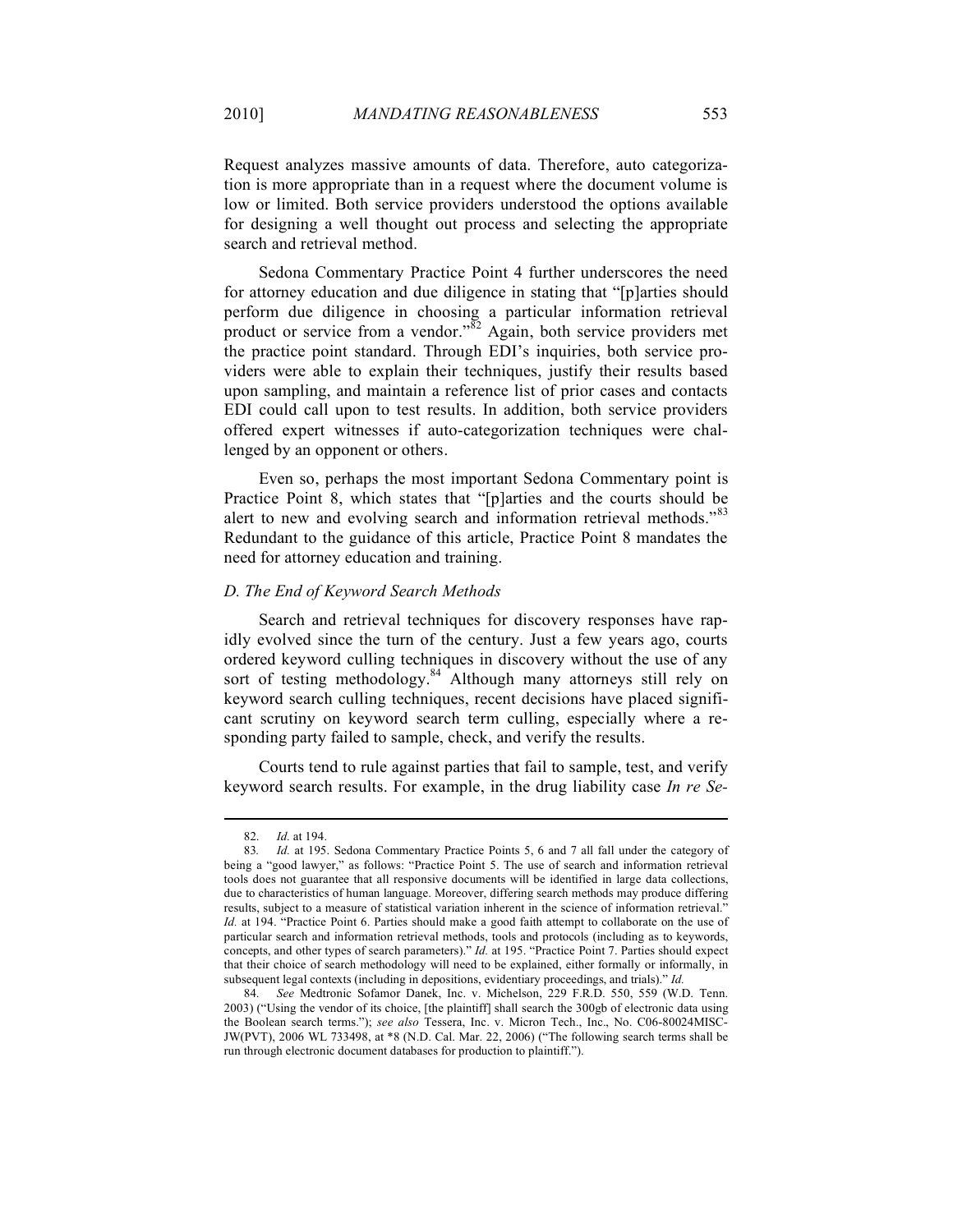*roquel Products Liability Litigation*, defendant AstraZeneca selected keyword search terms to cull data prior to producing it to the requesting plaintiff.<sup>85</sup> The court concluded that the defendant significantly failed in meeting its discovery obligations. Magistrate Judge Baker ruled that:

[W]hile key word searching is a recognized method to winnow relevant documents from large repositories, use of this technique must be a cooperative and informed process. Rather than working with Plaintiffs from the outset to reach agreement on appropriate and comprehensive search terms and methods, [counsel] undertook the task in secret. Common sense dictates that sampling and other quality assurance techniques must be employed to meet requirements of completeness.<sup>86</sup>

As a result, Judge Baker ordered sanctions against the defendant for its failure to produce readable and assessable documents.

Similarly, courts have identified the difficulty in selecting keyword search terms. In *United States v. O'Keefe*, the government charged defendants with receiving gifts for expediting visas while working at the Department of State in Canada.<sup>87</sup> The government searched for and produced documents using a self-selected Boolean search query of keyword search terms.<sup>88</sup> In *O'Keefe*, Judge Facciola held that "if defendants are going to contend that the search terms used by the government were insufficient, they will have to specifically so contend in a motion to compel and their contention must be based on evidence that meets the requirements of Rule 702 of the Federal Rules of Evidence."<sup>89</sup> The court emphasized the difficulty in selecting keyword search terms in its rationale for a Rule 702 analysis:

Whether search terms or "keywords" will yield the information sought is a complicated question involving the interplay, at least, of the sciences of computer technology, statistics and linguistics. . . . Given this complexity, for lawyers and judges to dare opine that a certain search term or terms would be more likely to produce information than the terms that were used is truly to go where angels fear to tread 90

Coincidentally, Judge Facciola revisited his *O'Keefe* ruling shortly thereafter in the employment case *Equity Analytics, LLC v. Lundin*. 91

<sup>85.</sup> 244 F.R.D. 650, 651 (M.D. Fla. 2007).

<sup>86.</sup> *Id.* at 662. The defendant failed to provide information "as to how it organized its search for relevant material, [or] what steps it took to assure reasonable completeness and quality control." *Id.* at 660 n.6.

<sup>87.</sup> 537 F. Supp. 2d 14, 16 (D.D.C. 2008).

Id. at 18. The query deployed by the government to locate relevant documents was "early or expedite\* or appointment or early & interview or expedite\* & interview." *Id.*

<sup>89.</sup> *Id.* at 24.

<sup>90.</sup> *Id.*

<sup>91.</sup> 248 F.R.D. 331, 333 (D.D.C. 2008).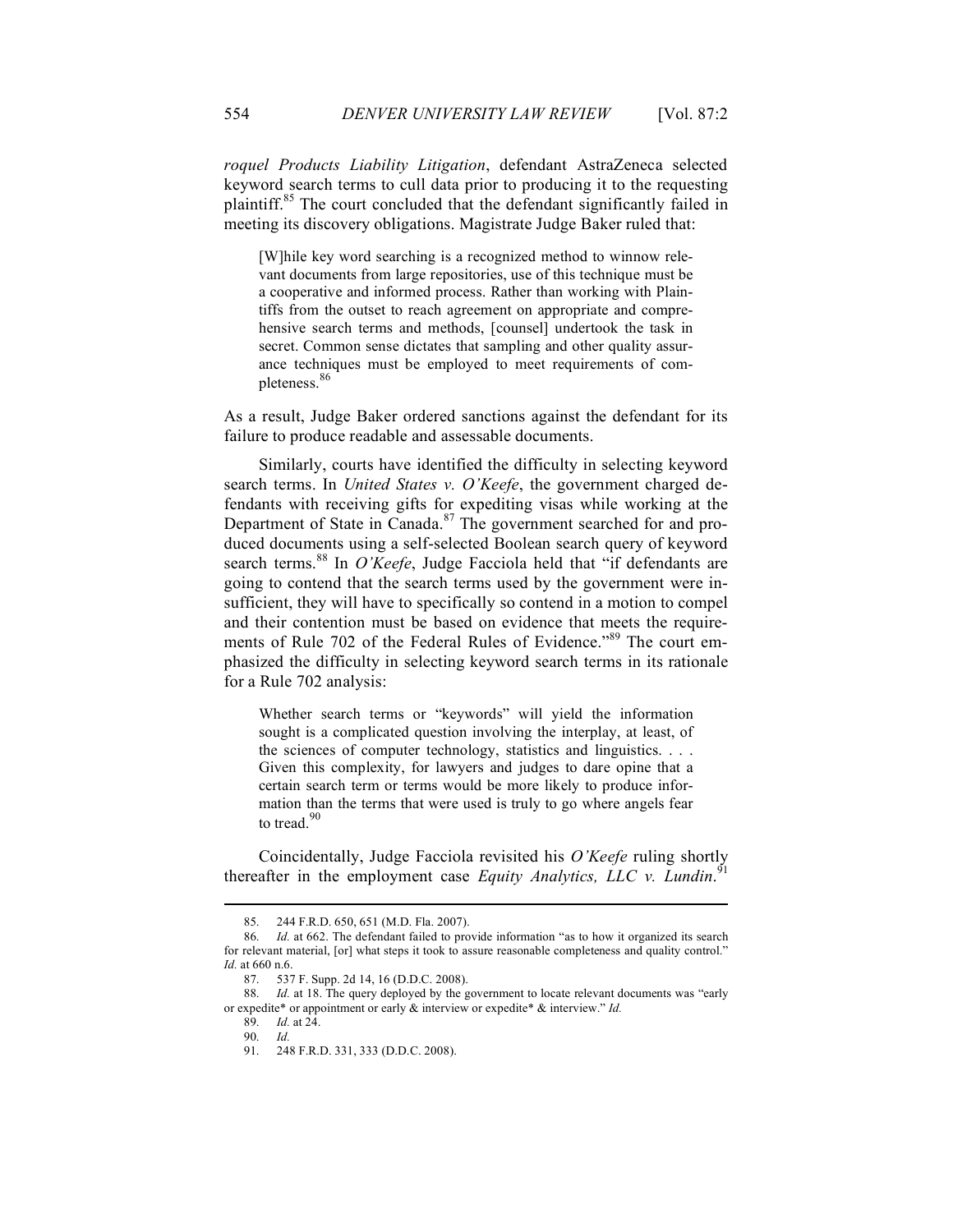Again, Judge Facciola emphasized the difficulty in selecting search methodology, and the court's need of evidence to determine the validity of the search technique.  $92$ 

Other courts have ruled against a particular search technique as unreasonable while identifying a multi-factor test to determine if a search methodology meets a reasonableness standard. In *Victor Stanley, Inc. v. Creative Pipe, Inc.*, 93 a litigant ineffectively settled on keyword search terms to cull for privilege.  $94$  Finding the search methodology unreasonable, Judge Grimm put forth a multi-factor analysis litigants should deploy when selecting search techniques:

Selection of the appropriate search and information retrieval technique requires careful advance planning by persons qualified to design effective search methodology. The implementation of the methodology selected should be tested for quality assurance; and the party selecting the methodology must be prepared to explain the rationale for the method chosen to the court, demonstrate that it is appropriate for the task, and show that it was properly implemented.<sup>95</sup>

Courts are also requiring litigators to cooperate with one another by invoking a multi-step framework when selecting search methodology. For example, in the construction dispute *William A. Gross Construction*  Associates, Inc. v. American Manufacturers Mutual Insurance Co.,<sup>96</sup> the responding party deployed overbroad and imprecise keyword search terms to respond to a discovery request.<sup>97</sup> Judge Peck warned:

This opinion should serve as a wake-up call to the Bar in this District about the need for careful thought, quality control, testing, and cooperation with opposing counsel in designing search terms or "keywords" to be used to produce emails or other electronically stored information ("ESI"). . . .

This case is just the latest example of lawyers designing keyword searches in the dark, by the seat of the pants, without adequate (in-

. . . .

<sup>92.</sup> *Id.* ("[D]etermining whether a particular search methodology, such as keywords, will or will not be effective certainly requires knowledge beyond the ken of a lay person (and a lay lawyer) and requires expert testimony that meets the requirements of Rule 702 of the Federal Rules of Evidence.").

<sup>93.</sup> 250 F.R.D. 251 (D. Md. 2008).

<sup>94.</sup> *Id.* at 256–57.

<sup>95.</sup> *Id.* at 262 ("[T]he Defendants have failed to demonstrate that the keyword search they performed on the text-searchable ESI was reasonable. Defendants neither identified the keywords selected nor the qualifications of the persons who selected them to design a proper search; they failed to demonstrate that there was quality-assurance testing; and when their production was challenged by the Plaintiff, they failed to carry their burden of explaining what they had done and why it was sufficient.").

<sup>96.</sup> 256 F.R.D. 134 (S.D.N.Y. 2009).

<sup>97.</sup> *Id.* at 134–35.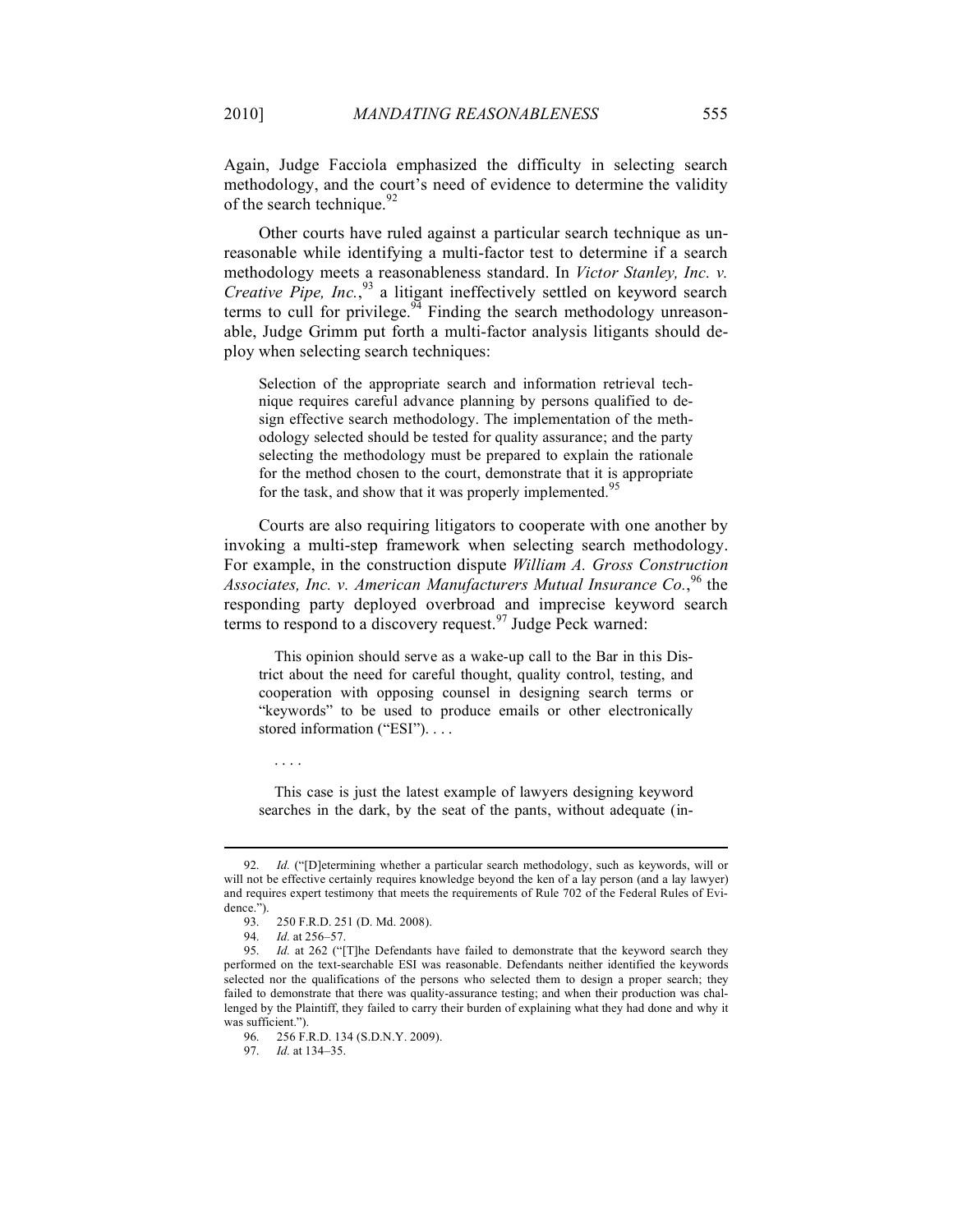deed, here, apparently without any) discussion with those who wrote the emails.<sup>98</sup>

Furthermore, the court ordered a multi-step framework that the litigators must use when selecting a keyword search strategy.<sup>99</sup> Judge Peck ordered that the litigators "at a minimum must carefully craft the appropriate keywords, with input from the ESI's custodians as to the words and abbreviations they use, and the proposed methodology must be quality control tested to assure accuracy in retrieval and elimination of 'false positives.'"100 Again, the opinion illustrates how courts are developing factors to determine the reasonableness of a litigants search methodology.

### *E. Avoiding Costly Evidence Motions and Proceedings by Collaboration and Informal Conferences*

Some litigants have argued that the *O'Keefe* and *Equity Analytics* rulings implicate the reliability of expert witness testimony under Federal Rule of Evidence 702 and the *Daubert* factors during pretrial discoverv.<sup>101</sup> We disagree.

In *Daubert*, two minor children born with serious birth defects alleged that their defects were caused by their mothers' ingestion of Bendectin, a prescription anti-nausea drug marketed by Merrell Dow. After extensive discovery, the parties submitted conflicting reports experts on Bendectin causation. The issue in *Daubert* focused on how courts should analyze the validity of the scientific data in expert reports as an attempt to avoid junk science. On appeal, The U.S. Supreme Court ruled Federal Rule of Evidence  $702$  applied.<sup>102</sup> Thus, when courts must analyze conclusions of expert reports that draw difficult and often theoretical causa-

<sup>98.</sup> *Id.*

<sup>99.</sup> *See id.* at 136.

<sup>100.</sup> *Id.*

<sup>101.</sup> *See id.* at 592. In *Daubert*, the Supreme Court said that "[f]aced with a proffer of expert scientific testimony . . . the trial judge must determine at the outset . . . whether the expert is proposing to testify to (1) scientific knowledge that (2) will assist the trier of fact to understand or determine a fact in issue." *Id.* Accordingly, the district judge is generally required to "ensure that any and all scientific testimony or evidence admitted is not only relevant, but reliable." *Id.* at 589. In determining reliability, the Supreme Court further noted four non-exhaustive factors the district court may use in determining the reliability of scientific expert testimony: (1) whether a theory has been tested; (2) whether it has been subject to peer review; (3) whether a technique has a potential rate of error, or standard operating procedures; and (4) whether a theory is generally accepted within the scientific community. *See id.* at 592–94.

<sup>102.</sup> The task of ensuring that an expert's testimony rests on both a reliable foundation and is relevant to the task at hand is assigned to the trial judge. Pursuant to Rule 104(a), the judge must make a preliminary assessment of whether the testimony's underlying reasoning or methodology is scientifically valid and can be properly applied to the facts at issue. Considerations include whether the theory or technique in question can be (and has been) tested, whether it has been subjected to peer review and publication, its known or potential error rate, and the existence and maintenance of standards controlling its operation, and whether it has attracted widespread acceptance within a relevant scientific community. The inquiry is a flexible one, and its focus must be solely on principles and methodology, not on the conclusions that they generate.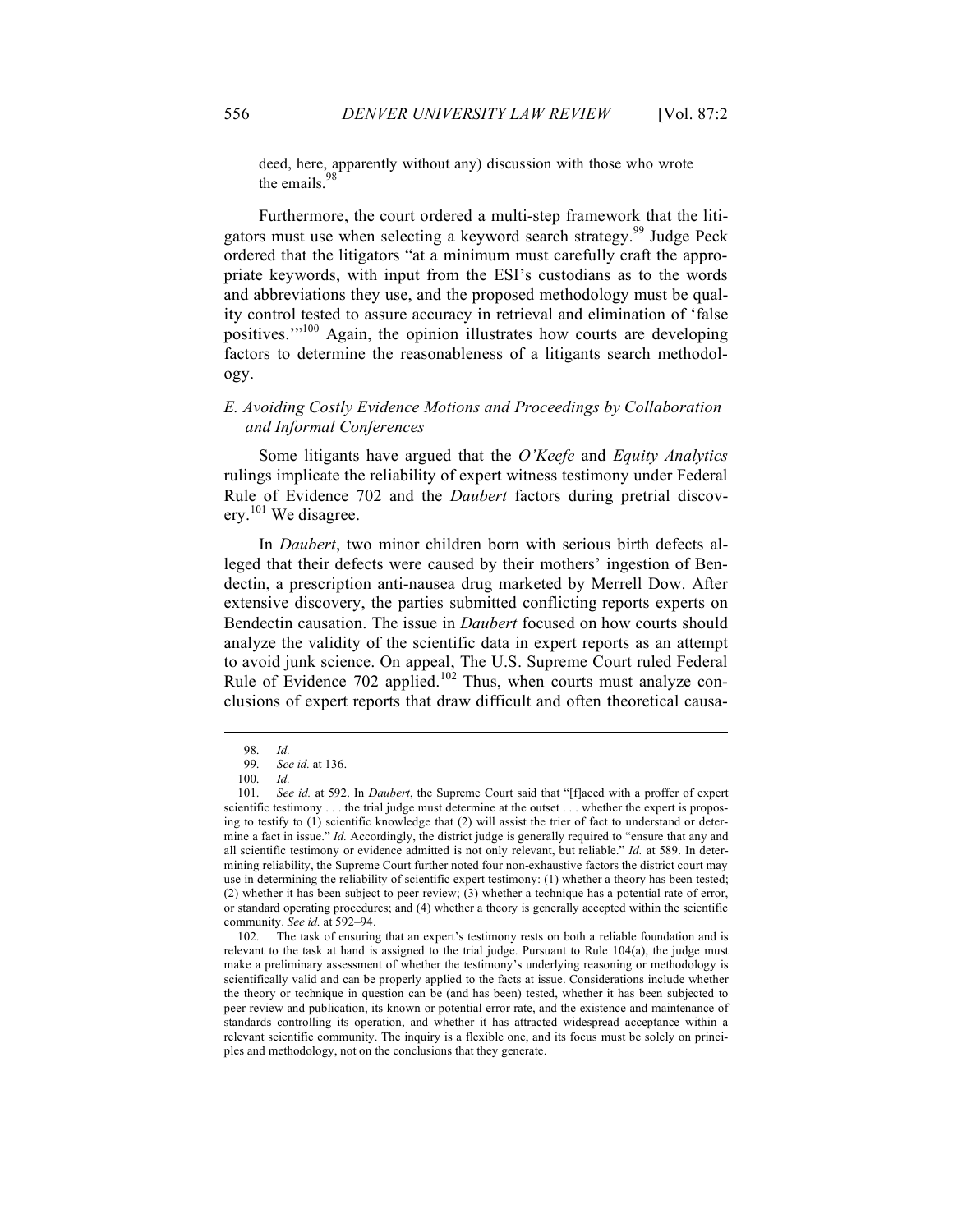tion arguments, and the only way to measure probability of causation is through that expert opinion, a *Daubert* analysis is appropriate.

However, in testing the reasonableness of a producing party's inquiry in discovery, when the subject of the inquiry—the dataset—is available for repeated testing and sampling without harm to the data, then perhaps less formal methods of judicial analysis and questioning are appropriate. More simply, the causative factors that achieve a discovery outcome are not hidden.<sup>103</sup> In testing discovery response techniques, a litigant can test the search and retrieval criteria for validity easily, transparently, and repeatedly. The technical processes and results for discovery can be observed, measured, and reported to the court directly without expert testimony. All that the court and litigants really need in order to assess the reasonableness of a discovery process is the information as to what the parties did and why they believe it worked.

Moreover, neither *O'Keefe* nor *Equity Analytics* specifically held that FRE 702 conclusively applies to discovery proceedings.<sup>104</sup> Rather, the courts ruled that litigators consider FRE 702 to underscore the point that lawyers needed to look beyond their ordinary knowledge when dealing with matters involving technical concepts, such as the accuracy of keyword searches.<sup>105</sup>

We do not suggest limiting the court system's ability to discover truth.<sup>106</sup> We simply anticipate that judges will deploy more reasonable

<sup>103.</sup> Unlike discovery, one cannot unring a bell in cases of toxic exposure to test and retest historical exposure levels. Since we cannot see the actual working of Bendectin in the human body, we have no choice but to rely on epidemiological studies and other evidence from which experts draw conclusions.

<sup>104.</sup> Victor Stanley, Inc. v. Creative Pipe, Inc., 250 F.R.D. 251, 261 n.10 (D. Md. 2008) ("The *O'Keefe* and *Equity Analytics* opinions have raised the eyebrows of some commentators who have expressed the concern that they 'engraft [FED. R. EVID.] 702 (and [FED. R. EVID.] 104(a) into discovery . . . [which, it is feared] would multiply the costs of discovery', [sic] and, it is argued, this is a 'path [that] is rife with unintended consequences.' A careful reading of *O'Keefe* and *Equity Analytics*, however, should allay these concerns. In neither case did the court expressly hold that FED. R. EVID. 702 and 104(a) were 'engrafted' into the rules of discovery in civil proceedings (indeed, neither opinion even mentions Rule 104(a)). Instead, Judge Facciola made the entirely self-evident observation that challenges to the sufficiency of keyword search methodology unavoidably involve scientific, technical and scientific subjects, and *ipse dixit* pronouncements from lawyers. Observations unsupported by an affidavit or other showing that the search methodology was effective for its intended purpose are of little value to a trial judge who must decide a discovery motion aimed at either compelling a more comprehensive search or preventing one. Certainly those concerned about the *O'Keefe* and *Equity Analytics* opinions would not argue that trial judges are not required to make fact determinations during discovery practice. Indeed, such fact determinations inundate them." (alterations in original) (citation omitted)).

<sup>105.</sup> *See id.*

<sup>106.</sup> Furthermore, courts have tremendous leeway in their quest for validated proof:

In *Kumho Tire Co., Ltd.*, the Supreme Court explicitly extended the *Daubert* gatekeeping role to technical or other specialized expert testimony. The Supreme Court further noted that *Daubert*'s four factors for determining scientific reliability need not be applied in all cases. "Rather, we conclude that the trial judge must have considerable leeway in deciding in a particular case how to go about determining whether particular expert testimony is reliable." The Supreme Court also noted that the trial judge must have "discretionary authority . . . both to avoid unnecessary 'reliability' proceedings in ordinary cases where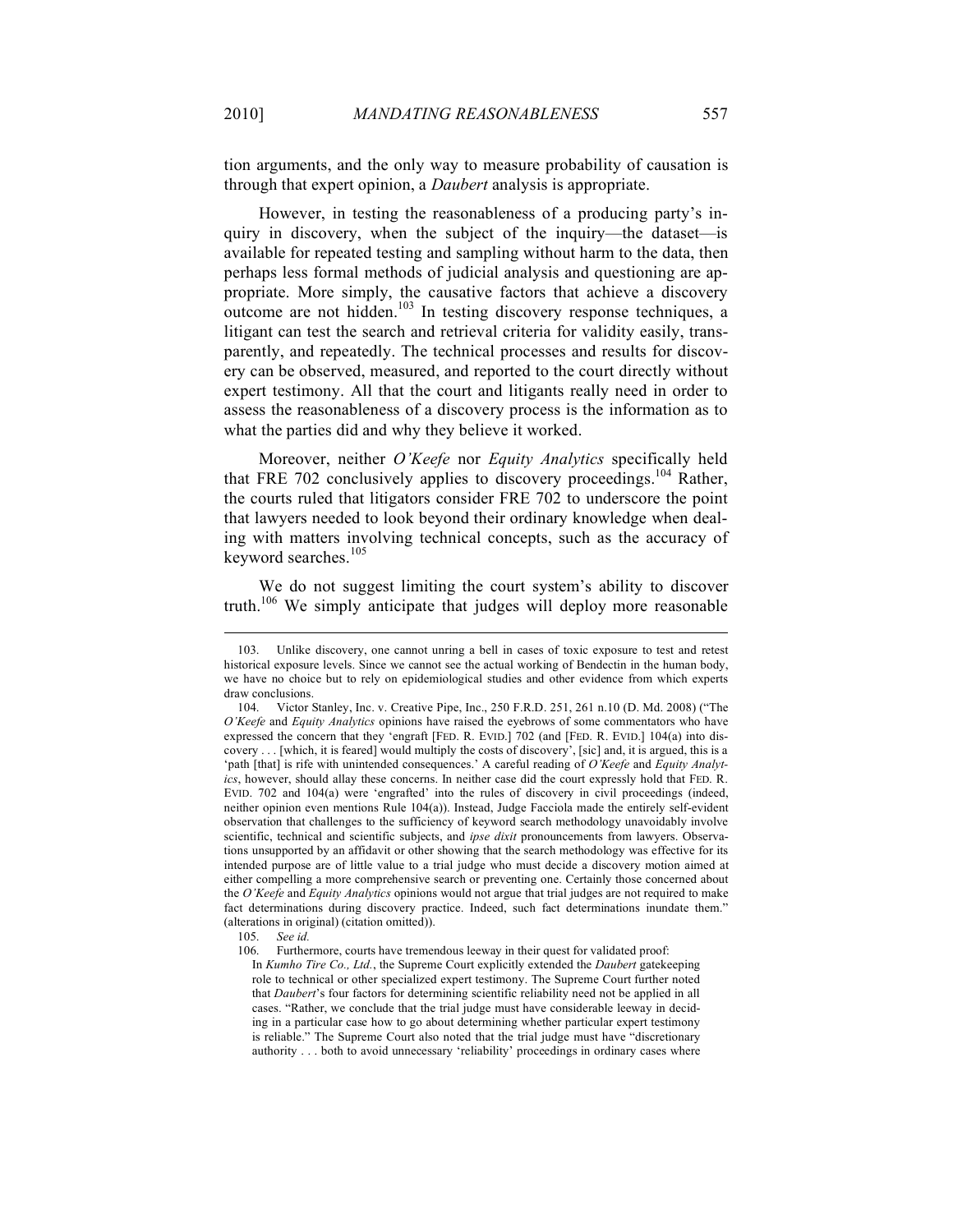and efficient standards to determine whether a litigant met his Rule  $26(g)^{107}$  reasonable inquiry obligations. Indeed, both the *Victor Stanley* and *William A. Gross Construction* decisions provide a primer for the multi-factor analysis that litigants should invoke to determine the reasonableness of a selected search and review process to meet the reasonable inquiry standard of Rule  $26(f)^{108}$ :

1. Explain how what was done was sufficient;

2. Show that it was reasonable and why;

3. Set forth the qualifications of the persons selected to design the search;

4. Carefully craft the appropriate keywords with input from the ESI's custodians as to the words and abbreviations they use; and

5. Use quality control tests on the methodology to assure accuracy in retrieval and the elimination of false positives.<sup>109</sup>

Interestingly, had any of the litigants in the above cases deployed the auto-categorization methodologies examined in the EDI study, the courts likely would have ruled differently because the study participants met the five-part test of reasonable inquiry distilled from *Victor Stanley* and *William A. Gross Construction*. 110

#### **CONCLUSION**

The future of discovery and litigation rests heavily on a litigant's ability to respond to discovery requests accurately, inexpensively, and quickly. Lawyers must "wake-up" to Rule 1 of the Federal Rules of Civil Procedure: "to secure the just, speedy, and inexpensive determination of every action and proceeding."<sup>111</sup> The bar must empower itself to seek knowledge on reasonable discovery. Historically, lawyers would research and learn new areas of the law to better represent their clients and maintain a full understanding of their clients' case.<sup>112</sup> The nuances of search and retrieval to meet the Rule 26 reasonable inquiry standard must

the reliability of an expert's methods is properly taken for granted, and to require appropriate proceedings in the less usual or more complex cases where cause for questioning the expert's reliability arises."

Bureau v. State Farm Fire & Cas. Co., 129 F. App'x. 972, 975 (6th Cir. 2005) (alteration in original) (citations omitted) (quoting Kumho Tire Co. v. Carmichael, 526 U.S. 137, 152 (1999)).

<sup>107.</sup> FED. R. CIV. P. 26(g).

<sup>108.</sup> *Id.* 26(f).

<sup>109.</sup> *See Victor Stanley*, 250 F.R.D. at 262; *see also* William A. Gross Constr. Assocs., Inc., v. Am. Mfrs. Mut. Ins. Co., 256 F.R.D. 134, 136 (S.D.N.Y. 2009).

<sup>110.</sup> *See Victor Stanley*, 250 F.R.D. at 262; *see also William A. Gross Constr*., 256 F.R.D. at 136; *supra* Part II.B.1.

<sup>111.</sup> FED. R. CIV. P. 1.

<sup>112.</sup> If it is a medical malpractice case, an attorney must learn about medical procedures. If a case involves accounting issues, an attorney must learn how the accounting was done. If an attorney is hired for a construction case, he or she must learn construction techniques and agreements.